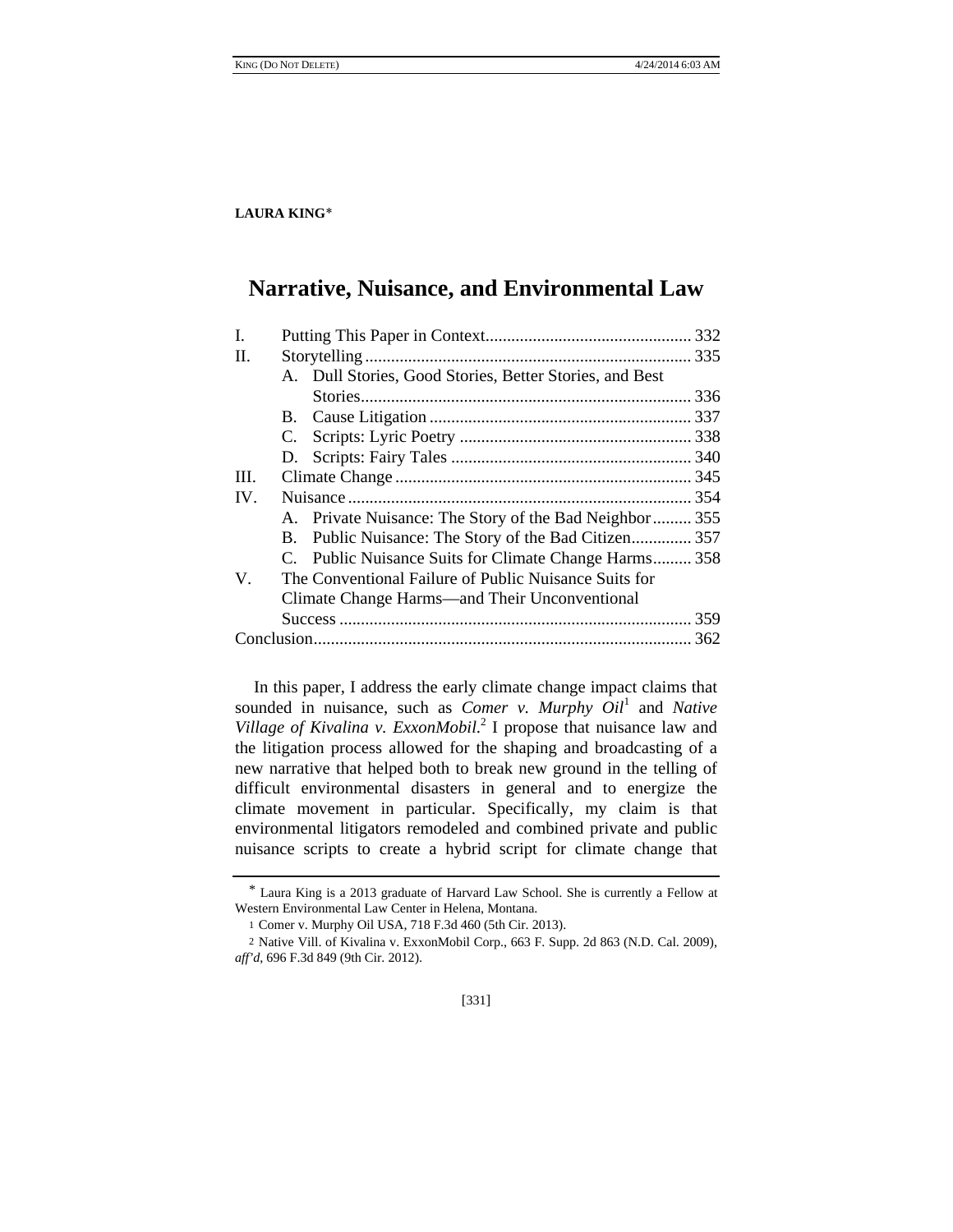*worked*—if not through redress, then by narrative relief and inspiration. With comparisons to genres such as lyric poetry and fairy tales, I argue that litigation allows us to engage in a kind of psychological ritual in which chaos is transformed into order. Such a ritual is especially needed for the unwieldy climate change crisis with its massive scope, global reach, diffuse and unpredictable effects, and hard-to-track causes. In fact, litigation is arguably an even more powerful ordering tool than other storytelling genres because it provides a moral framework with ready-made rationales for why one activity should be stopped and another saved.

The paper proceeds in parts. In Part I, I place my claims in the context of relevant recent work on impact litigation and legal storytelling, both alongside social change. In Part II, I explore the power of storytelling—and, in particular, storytelling via litigation as a transformative genre. In Part III, I describe how urgently climate change needed such a narrative transformation. In Part IV, I describe the transformative narrative that environmental litigators built for climate change from private and public nuisance scripts. In Part V, I raise and challenge criticisms of the use of nuisance in climate change litigation.

## **I**

#### **PUTTING THIS PAPER IN CONTEXT**

My claims intersect with a number of threads of inquiry. First, they are in conversation with a body of literature on the effectiveness of litigation to bring social change. Numerous scholars have argued, as I do, that litigation can have more than just precedential effects. For example, Michael Klarman acknowledges the possibility for litigation victories to cause ripples in a broader movement when he argues that the Supreme Court's ruling in favor of desegregation in *Brown v. Board of Education* caused a backlash in the South that then galvanized white support for civil rights legislation.<sup>3</sup> Lynn Mather has credited litigation victories against tobacco companies with mobilizing political support from political and scientific elites.<sup>4</sup> Lani Guinier argues, meanwhile, that judicial opinions can reach beyond

<sup>3</sup> Michael J. Klarman, *How* Brown *Changed Race Relations: The Backlash Thesis*, 81 J. AM. HIST. 81, 82 (1994).

<sup>4</sup> *See, e.g.*, Lynn Mather, *Theorizing About Trial Courts: Lawyers, Policymaking, and Tobacco Litigation*, 23 LAW & SOC. INQUIRY 897, 935 (1998).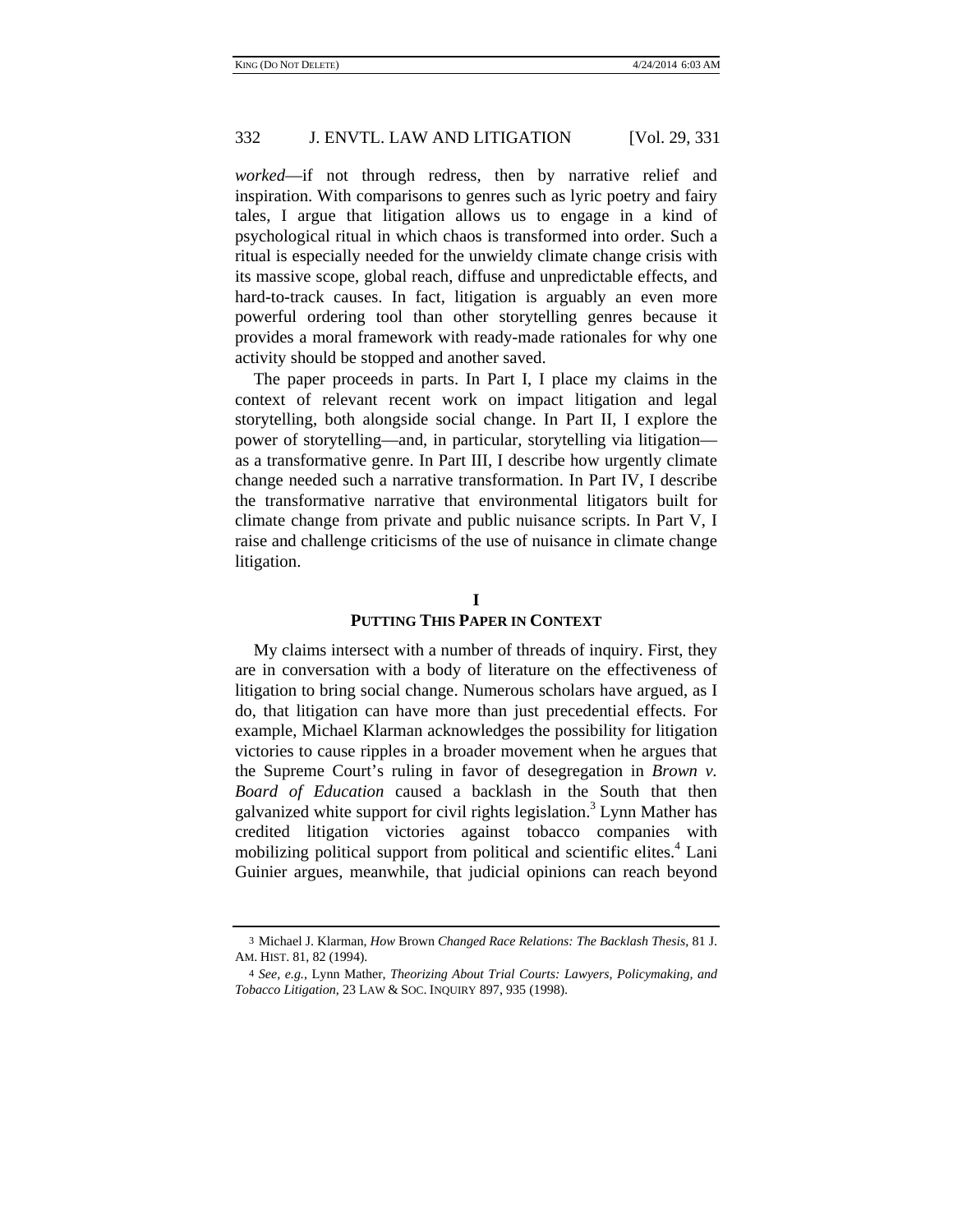elite groups, both provoking "mass conversation"<sup>5</sup> and sounding alarms that alert social change activists to what is possible.<sup>6</sup>

In contrast with these scholars, Gerald Rosenberg is skeptical of the power of litigation victories to make social change, as the title of his book *The Hollow Hope: Can Courts Bring About Social Change?*  suggests.<sup>7</sup> But before registering his disappointment with litigation outcomes, Rosenberg articulates their potential power, looking to their persuasive, symbolic, and atmospheric capacities. For example, Rosenberg imagines that judicial decisions may be resources for change, may bring salience to issues, and may exert pressure on the other branches.<sup>8</sup>

Nevertheless, whether they are ultimately discouraged or optimistic about the power of litigation, most of the scholars exploring this area have focused on litigation *outcomes* as resources for change. My attention is instead on an available part of the litigation *process*. Specifically, I examine an instance of creative claim making—climate change nuisance claims—in which a new legal narrative soothed psychological chaos and initiated problem-solving by giving shape and in particular by assigning agency to an amorphous problem. That is, my theory is that the creation of a new legal claim has power wholly apart from the power of a litigation victory (or litigation loss)<sup>9</sup> or a court decision.

I do not mean to suggest that in the conversation about litigation's ability to bring social change, the potential power of the litigation *process* has been ignored; on the contrary, it has been a central part. In 1997, Thomas Stoddard observed that some rule shifts were accompanied by culture shifts (e.g., the Civil Rights Act of 1964) while others were not (e.g., New Zealand's progressive gay rights laws), and he was curious about what accounted for the difference. <sup>10</sup> Noting that "how change is made matters almost as much as what is,

<sup>5</sup> Lani Guinier, *Courting the People: Demosprudence and the Law/Politics Divide*, 89 B.U. L. REV. 539, 556 (2009).

<sup>6</sup> *Id.* at 556.

<sup>7</sup> GERALD N. ROSENBERG, THE HOLLOW HOPE: CAN COURTS BRING ABOUT SOCIAL CHANGE? 420 (2d ed. 2008) (describing the "mostly disappointing results of attempts to use the courts to produce significant social reform in civil rights, abortion, women's rights, the environment, reapportionment, criminal rights, and same-sex marriage").

<sup>8</sup> *Id.* at 8.

<sup>9</sup> Douglas NeJaime, *Winning Through Losing*, 96 IOWA L. REV. 941 (2011) (discussing the productive effects of litigation losses on social movements).

<sup>10</sup> Thomas B. Stoddard, *Bleeding Heart: Reflections on Using the Law to Make Social Change*, 72 N.Y.U. L. REV. 967 (1997).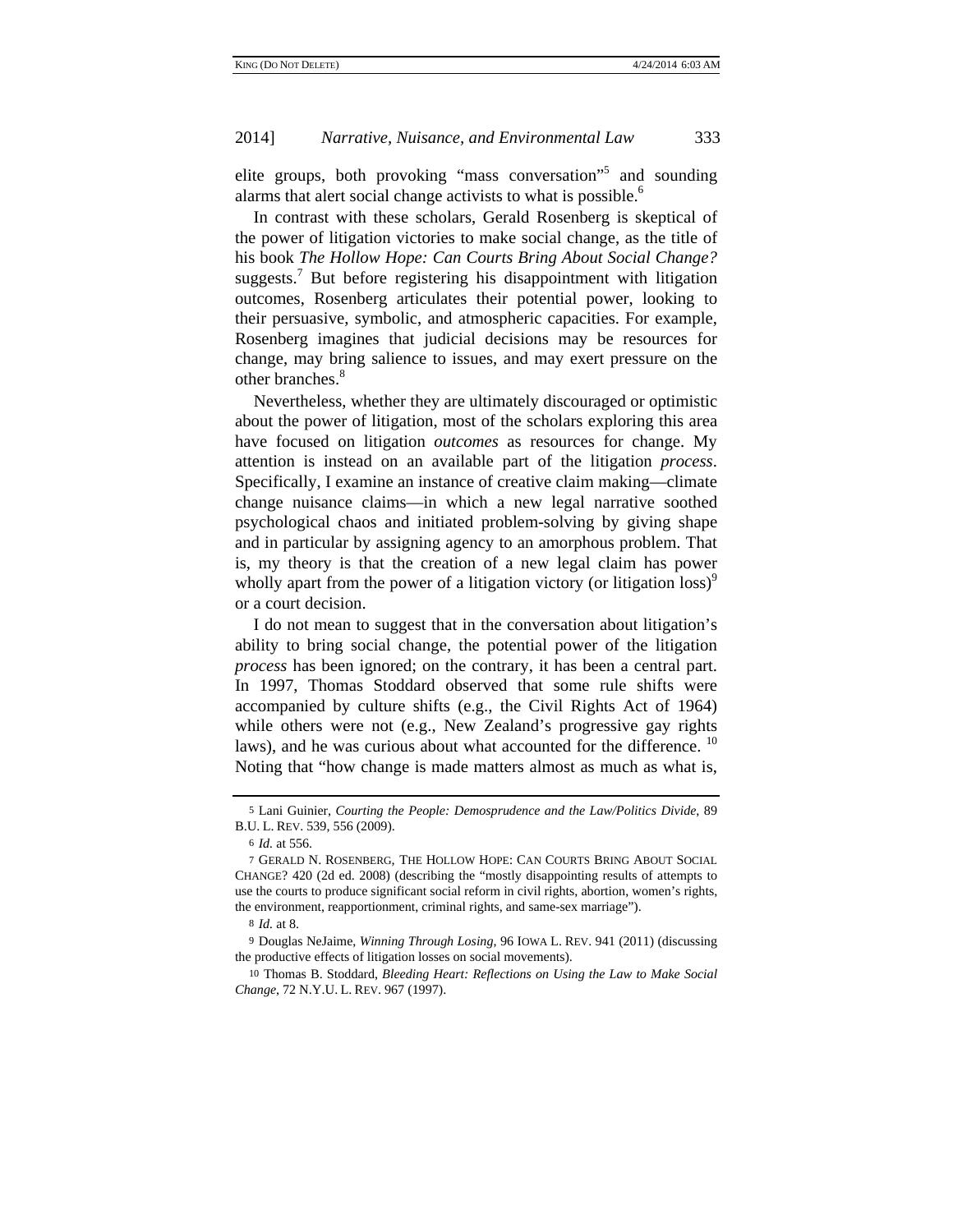in the end, done," $11$  Stoddard identified the process—specifically, unhurried, informal public debate—as a major feature of successful culture-shifting rule shifts.<sup>12</sup> Stoddard's rule-shifting/culture-shifting framework has been a foundational concept in this body of literature, and it is a productive starting point for my claims. But rather than trying to determine the relationship between rule-shifting and cultureshifting, I suggest in this paper that litigation can succeed in shifting culture *even when it fails to shift rules* and that it does so because it shares some of the features of Stoddard's successful rules. That is, it engages public attention, and it frees public imagination. In the case of climate change nuisance suits, it does so through the medium of story.

Accordingly, my theory is also in conversation with the literature on narrative in the law as a force for social change.<sup>13</sup> Scholars acknowledge the power of stories in law to make social change in a range of contexts: in briefs as an influence on judges,  $14$  in legal  $scholarship<sup>15</sup>$  in dispute resolutions beyond courts (such as in restorative justice efforts), $^{16}$  and in judges' written opinions and oral dissents.<sup>17</sup> Again, this paper adds to this array of materials by positing yet another context for legal narrative as social change maker: creative claim making. I am not referring to the bringing of claims, although that too can be creative. Instead, I am referring to the invention of new causes of action. My idea is that social change also occurs when new challenges, like climate change, are clothed in new legal narratives fashioned from old and flexible materials, such as nuisance law. Thus, my claim echoes Robert Cover's concept that law is a "resource in signification"18—meaning that, like language, it is

<sup>11</sup> *Id.* at 977.

<sup>12</sup> *See id.* at 977–78.

<sup>13</sup> Note that I am narrowing the vast body of literature on narrative in the law to just that addressing narrative in the law as a force for social change.

<sup>14</sup> *See* Kenneth D. Chestek, *Judging by the Numbers: An Empirical Study of the Power of Story*, 7 J. ASS'N LEGAL WRITING DIRECTORS 1 (2010).

<sup>15</sup> *See* Daniel A. Farber & Suzanna Sherry, *Telling Stories Out of School: An Essay on Legal Narratives*, 45 STAN. L. REV. 807 (1993).

<sup>16</sup> John Braithwaite, *Narrative and "Compulsory Compassion*,*"* 31 LAW & SOC. INQUIRY 425 (2006).

<sup>17</sup> *See* Guinier, *supra* note 5; Lani Guinier, *Foreword: Demosprudence Through Dissent*, 122 HARV. L. REV. 4 (2008); Gerald Torres, *Legal Change*, 55 CLEV. ST. L. REV. 135 (2007).

<sup>18</sup> ROBERT COVER, NARRATIVE, VIOLENCE, AND THE LAW: THE ESSAYS OF ROBERT COVER 100 (1992).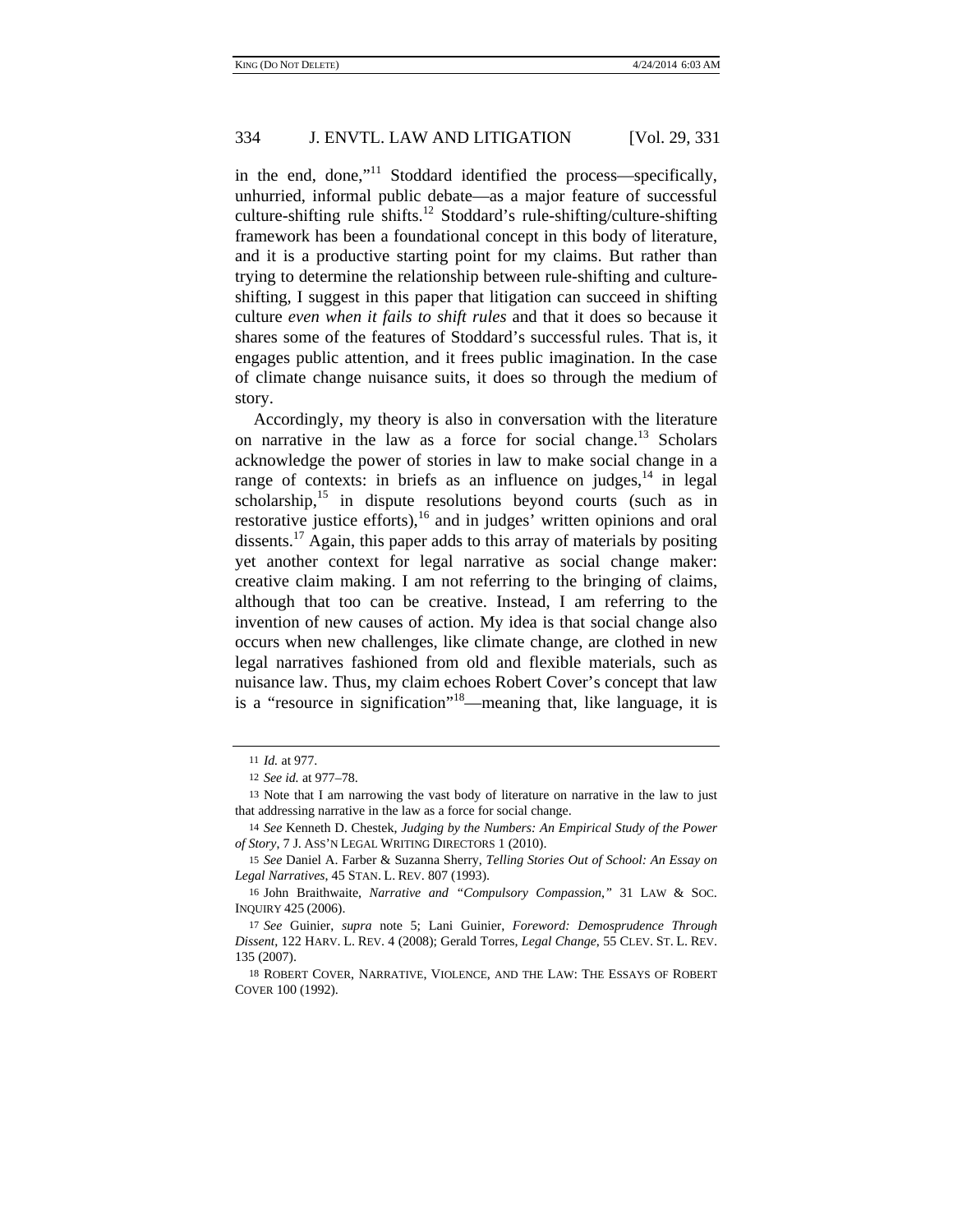expressive. Cover gives the example that capital punishment is used "to *express* the dignity of human life."19 Also, like language, law is not a limited resource with a fixed set of materials, but a flexible and expanding one.

My approach is also similar to that of Anthony Amsterdam and Jerome Bruner in *Minding the Law*. 20 Amsterdam and Bruner conceive of legal argument as drawing on—and contributing to—a cultural storehouse of mythic structures. I resonate with Amsterdam and Bruner's instinct that law is closely bound to myth, and in particular with their concept of law not just as a recycler of myths, but as a creator of myths. Sometimes a culture needs new myths. Our era of climate change is such a time. Law provides the needed mythmaking structure through its most flexible forms, such as nuisance law.

#### **II**

#### **STORYTELLING**

Law is not just a governance tool; it is also a storytelling tool. Our society has several important realms for storytelling. One is religion, and another is art, especially literature, music, and film. Although religion and art are more obvious vehicles for story, legal storytelling has its own power. Like religious storytelling, legal storytelling has moral force. Although jurists bind themselves to the mast of existing law, refusing (at least explicitly) to inject their own moral judgments into their decisions, common and statutory laws serve as society's declaration of right and wrong, reasonable and unreasonable, acceptable and unacceptable. The judges who apply this law therefore act as a kind of conscience for the culture. Or, at the very least, there is overlap and dialog between morality and law. Unlike legal stories, the same religious stories are passed *down*; the point is repetition and memory. By contrast, legal stories are offered *up* in forms that are as varied and novel as life. Litigators and judges, always facing new details, have the power to exercise creativity (you might call it flexibility) in telling the facts and applying the law to the facts. Similarly, the choice of claim can be a creative act. As a result, legal storytelling offers something like the creativity found in art on the

<sup>19</sup> *Id.* n.22.

<sup>20</sup> ANTHONY G. AMSTERDAM & JEROME BRUNER, MINDING THE LAW: HOW COURTS RELY ON STORYTELLING, AND HOW THEIR STORIES CHANGE THE WAY WE UNDERSTAND THE LAW—AND OURSELVES (2000).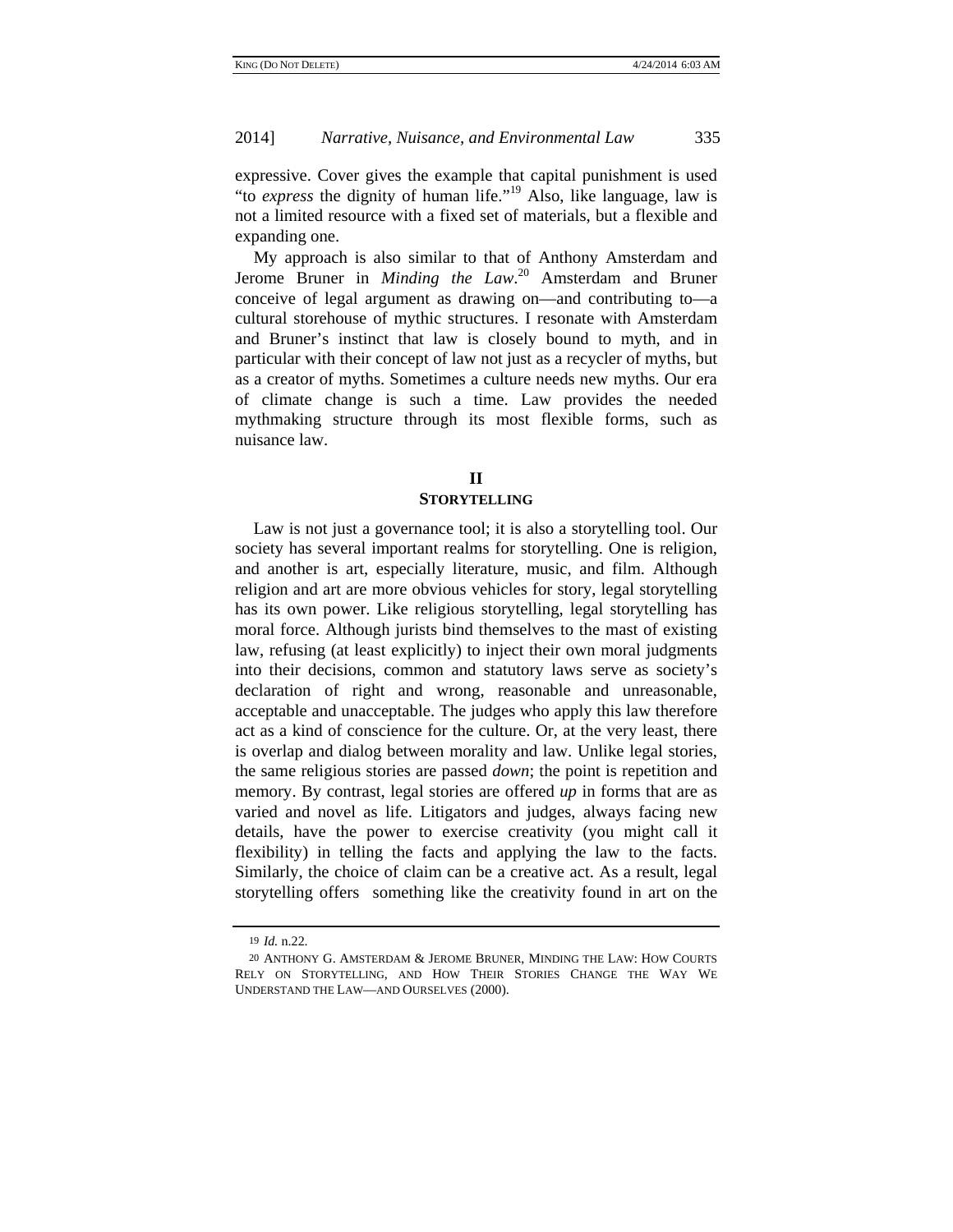one hand and something like the moral force found in religion on the other. We need this kind of storytelling tool, which allows us to make sense of new kinds of harm by creatively casting them in relation to the moral expectations embodied by our system of law.

#### *A. Dull Stories, Good Stories, Better Stories, and Best Stories*

Legal stories follow the usual rules of effective narration. A dull story tracks expectations: if asked "what happened today?," we might respond "nothing much" if our day was as expected; if pressed, we could bore our listener with a recounting of the usual details. By contrast, a good story upends expectations. There is news: a fire along the freeway during the morning commute or a hoped-for but surprising invitation. An even better story identifies a protagonist, a goal, and an obstacle to the goal. The story need not be complex; think of the classic children's book *The Very Hungry Caterpillar* by Eric Carle.<sup>21</sup> A caterpillar, our protagonist, pops out of a tiny egg. His goal is to satisfy his hunger, which soon appears to be insatiable as he eats through fruits, cake, a pickle, Swiss cheese, and more. In the most intriguing stories, the goal and the obstacle are well-matched. We are eager to know what happened next—did the hero reach his goal or did the obstacle overwhelm him? The caterpillar does reach his goal: he finally gets a tummy ache, eats a leaf to feel better, forms a cocoon, and emerges as a butterfly.

Legal stories are much the same. A legal story in which no lawbreaking occurs does not merit telling. An advocate who is seen to be telling this kind of story will be rebuffed with Civil Procedure Rule 12(b)(6): failure to state a claim upon which relief can be granted. A plaintiff tells a good legal story when he makes out a valid claim by showing that, on the facts as plaintiff presents them, a law was violated. But legal storytelling can do more. A legal story best captures the fact finders' attention when it identifies a goal and an obstacle. And it is most compelling when the goal and the obstacle are well-matched. As Anthony Amsterdam and Jerome Bruner put it in their book *Minding the Law*, in the best stories, a hero is thwarted in his noble quest by "something equally extraordinary . . . bearing the opposite sign." $^{22}$ 

There have been many compelling stories in law. Striking constitutional law rights cases come to mind: *Brown v. Board of* 

<sup>21</sup> ERIC CARLE, THE VERY HUNGRY CATERPILLAR (1969).

<sup>22</sup> AMSTERDAM & BRUNER, *supra* note 20, at 128.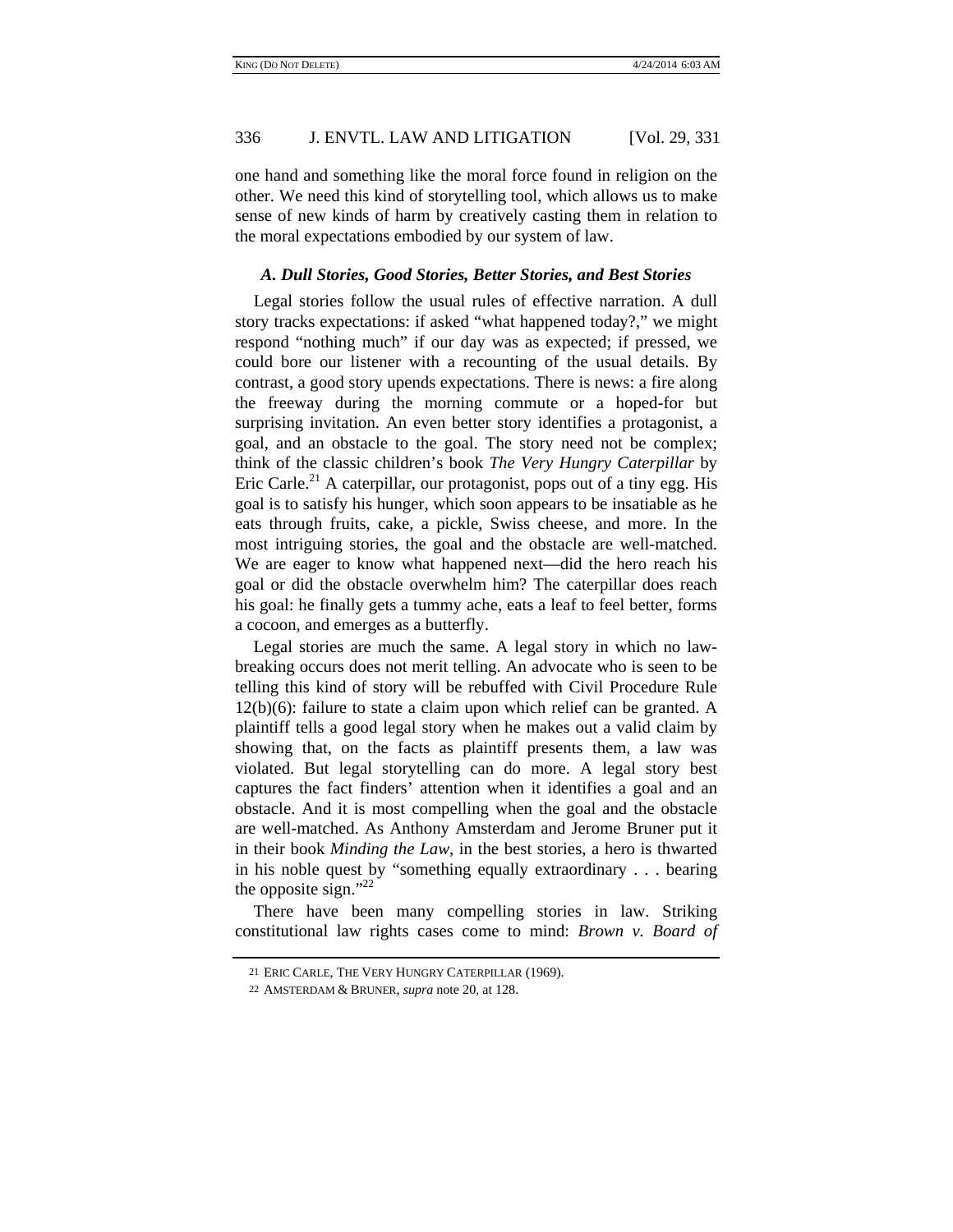*Education*, <sup>23</sup> *Loving v. Virginia*, 24 and *Roe v. Wade*. 25 In many of these cases, the story that the litigants tell is one of discrimination, prejudice, or wrong thinking on the one hand and a constitutionally protected right on the other. The story may even supersede the facts. A recent *New Yorker* article explains that in *Lawrence v. Texas*, 26 the plaintiffs' right to engage in consensual sex (the goal) was narratively pitted against society's hostility, prejudice, and double-standard thinking (the obstacle).<sup>27</sup> Here was a compelling story involving wellmatched forces. But in fact, it was a facade: the plaintiffs were not in a relationship and were not having sex when they were arrested for sodomy.28

#### *B. Cause Litigation*

The rights cases mentioned above are examples of cause litigation—that is, strategic litigation for a cause, such as racial equality, gay rights, or environmental protection. *Lawrence v. Texas*  vividly demonstrates an important aspect of cause litigation: it is more fictional than other sorts of litigation. I am by no means suggesting that cause litigators regularly disguise or doctor facts, as in *Lawrence v. Texas*. But I am suggesting that part of a cause litigator's work is, if possible, to find sympathetic fact scenarios and to shape them compellingly. A cause litigator is therefore like a novelist. His materials are more limited than the novelist's, but both sorts of storytellers have a creative vision and creative control over its telling.

Cause litigators have a special need to tell compelling stories. This is because a cause is by definition a minority or marginal position. What separates a cause from a societal norm (a law, for example) is sheer numbers: a cause is an aspiring norm, often advanced by a small, dedicated corps of supporters. The cause may be opposed by a weight of contrary belief, or it may be merely invisible—that is, people may simply not know it is a problem. Abortion is an example of a cause heavily opposed, while global warming is an example of a

<sup>23</sup> Brown v. Bd. of Educ., 347 U.S. 483 (1954).

<sup>24</sup> Loving v. Virginia, 388 U.S. 1 (1967).

<sup>25</sup> Roe v. Wade, 410 U.S. 113 (1973).

<sup>26</sup> Lawrence v. Texas, 539 U.S. 558 (2003).

<sup>27</sup> Dahlia Lithwick, *Extreme Makeover: The Story Behind the Story of* Lawrence v. Texas, THE NEW YORKER, (Mar. 12, 2012), http://www.newyorker.com/arts/critics/books /2012/03/12/120312crbo\_books\_lithwick.

<sup>28</sup> *Id.*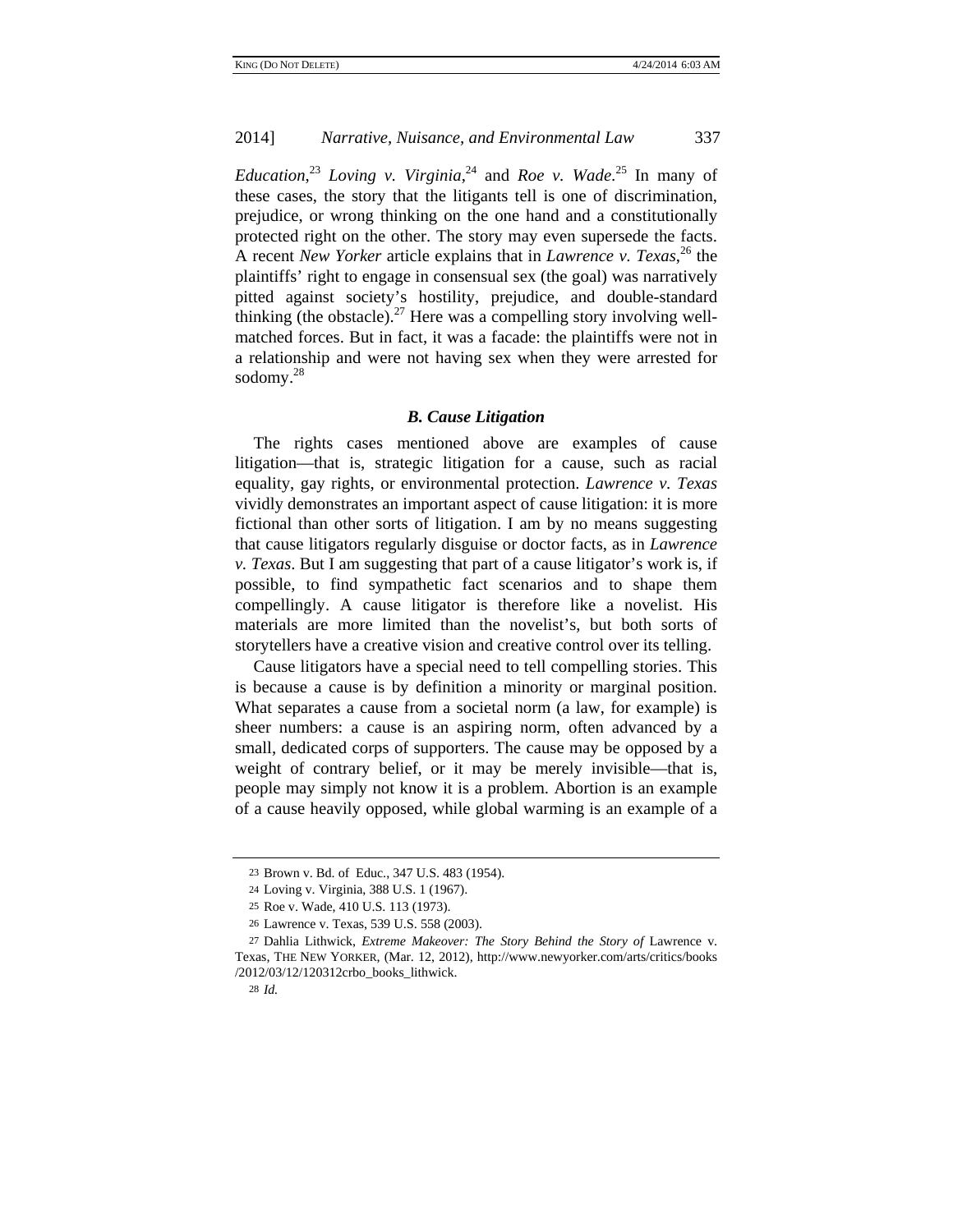cause that forecasters have struggled merely to make visible. Storytelling gives the maligned or unacknowledged cause a boost.

Again, I am not intending to cast shadows on the nobility of the legal process. I am suggesting that good storytelling can sway fact finders to legal conclusions they would not otherwise make. But I do not mean that fact finders can be so charmed by good stories that they act in spite of the law. Instead, I am suggesting that good stories can help fact finders see more clearly in situations where their vision of how the facts apply to the law is clouded, for example, by prejudice or ignorance.

## *C. Scripts: Lyric Poetry*

Cause litigators hope to make difficult facts palatable. They do this by seeking out and shaping compelling fact scenarios. They also do this by bending and shaping legal claims—or what I will call legal scripts.

I use the word "scripts" because the word is not part of legal but of literary language, and I hope it calls to mind nonlegal structures and organizing principles. I wish to evoke these nonlegal structures because I propose that, like them, legal claims fulfill the human need to order and understand experience. As I suggested previously, law is more than a vehicle for settling disputes. It is also a storytelling tool that allows us to situate new factual circumstances in an ordered universe of right and wrong, acceptable and unacceptable. This universe is more than a binary system. It offers numerous scripts in the form of legal claims that allow judges to provide a story-based justification for their rulings.

Indeed, I propose that legal claims help meet our need for an orderly moral universe in the same way that lyric poetry and fairy tale motifs satisfy the human need for order in our personal and psychological experience. Of course, these realms are not sharply divided but are overlapping. Each of these tools can be thought of as "threshold" genres—that is, as narrative tools that touch and transform experience at the threshold of order and disorder.

I borrow the concept of the "threshold" genre from the poet Gregory Orr, who used it in the context of lyric poetry.<sup>29</sup> Orr describes the lyric poem as an invention that allows us to find security and order in the midst of personal upheavals such as romantic passion

<sup>29</sup> GREGORY ORR, POETRY AS SURVIVAL (2002).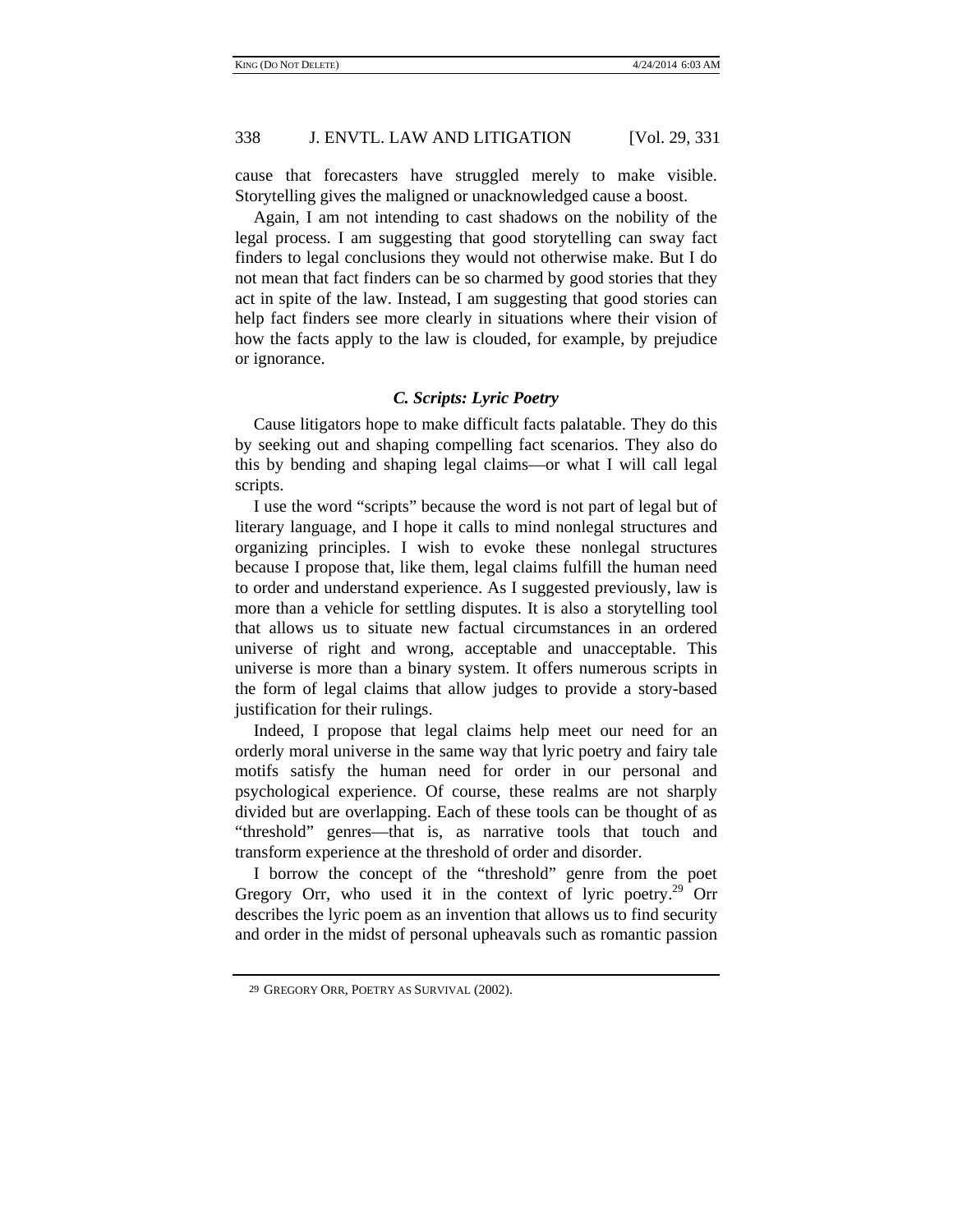or the death of a companion.<sup>30</sup> The lyric poem allows us to fashion a stylized, vivid, and beautiful emblem out of what was once too close and too messy to bear. $31$  Orr observes that different poets are satisfied by different levels of order: for some poets, only the tight rules of meter and rhyme are sufficient to swaddle chaos into calm; others are satisfied by free-form weaving of metaphor and sound.<sup>32</sup> In all cases, however, the lyric poem succeeds not by containing all the dynamic detail of a crisis, but by formalizing and dramatizing that crisis in a way that makes it survivable.

In Orr's view, everyday life is a dance between the enjoyment of untranslated experience in its raw power and the impulse to order that experience into something bearable. The idea of a dance between order and disorder is not unique to Orr. As one example, the Navajo worldview is similar. The Navajo describe a constant flux between two poles of experience: *hózhó* and *hóchxo'*, which may be translated as beauty and brokenness, order and chaos, or harmony and discord.<sup>33</sup> In Navajo culture, ritual or creative singing is used to restore order.<sup>34</sup>

Like lyric poetry in all of its forms, including Navajo song, the law brings order to disorder. I am not referring to the physical order that law offers—that is, order in the *Law & Order* sense: the arrest and prosecution of criminals. Instead, I am referring to narrative order. Gregory Orr says that lyric poetry brings stability to destabilizing crises (1) by allowing us to distance ourselves from strong emotions by making the experience abstract—by turning it into symbolic language and metaphor and (2) by giving us power over the situation through our creative transformation of it.<sup>35</sup> Law offers us the same opportunity to transform destabilizing experience (1) by framing it as a legal claim, into an abstraction that gives us comfort, and (2) by taking action over it, for example through the process of naming it and pursuing redress.

In law as in lyric poetry, disorder can be shifted into order only through creative action. For example, in the moment that what will

<sup>30</sup> *Id.* at 4.

<sup>31</sup> *Id.*

<sup>32</sup> *Id.* at 24.

<sup>33</sup> GARY WITHERSPOON, LANGUAGE AND ART IN THE NAVAJO UNIVERSE 23–25 (1977).

<sup>34</sup> *Id.* at 61 ("To control air and to speak and sing the order, harmony, and beauty of *hózhó* is to make contact with the ultimate source of life and restore it to the ideal condition of *hózhó*.").

<sup>35</sup> ORR, *supra* note 29, 4–5.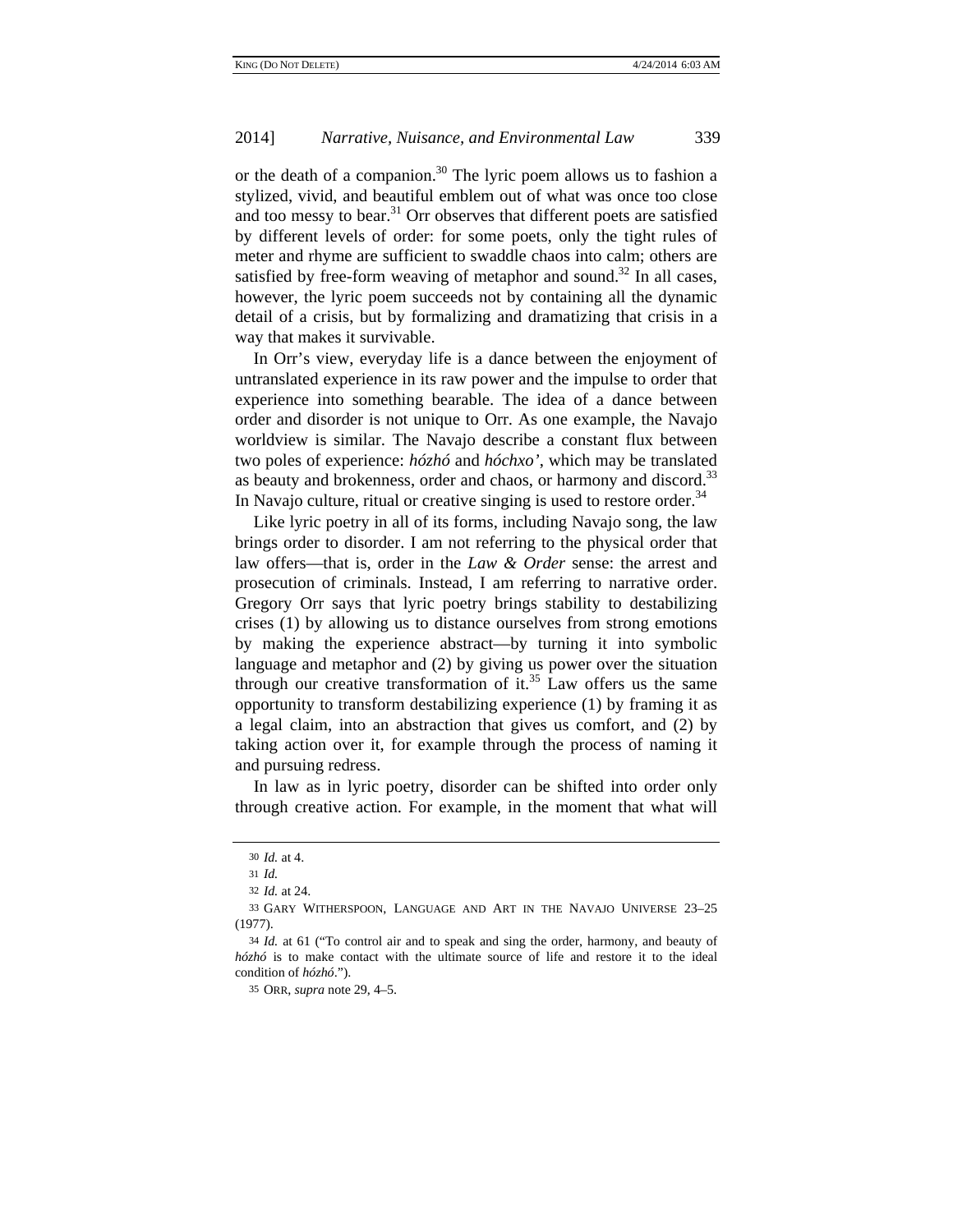later be labeled as a tort occurs, the experience is still raw and untranslated. It can be given form only through a process of mental digestion that involves, first, a plaintiff's perception and pursuit of a wrong. This "emergence and transformation of disputes" has been characterized by William Felstiner, Richard Abel, and Austin Sarat as the process of "naming, blaming, and claiming."<sup>36</sup> The sequence is narrative throughout and builds to a narrative climax. After the plaintiff pieces together the foundational narrative elements perceiving that a wrong has been done ("naming") and determining who is at fault ("blaming")—the process of transforming an experience into a tort becomes a storytelling competition. The plaintiff proposes a narrative that conforms to a legal category and that helps explain the events at issue, the defendant counters by refusing the plaintiff's narrative and perhaps by proposing a counternarrative, and the court chooses one narrative or the other—or invents one itself.

## *D. Scripts: Fairy Tales*

My aim in this Part has been to show how legal claims can offer litigants narrative as well as injunctive, monetary, or declaratory relief. I chose lyric poetry as the foundation of this Part because, particularly as it has been described and practiced by poet Gregory Orr, lyric poetry offers a clear example of the power of ordered language to help those who feel traumatized or overwhelmed to make sense of the chaos of experience. However, while both lyric poetry and the law offer tools for ordering disorder, there is a key difference between them. Lyric poetry can be highly patterned, as where the poet employs an established form, such as a sonnet, but it need not be. By contrast, the law requires plaintiffs to present their complaints in the form of legal claims, meaning pre-set scripts designed to capture every human wrong that our founders, legislators, and common law judges deem worthy of legal redress. Thus, although lyric poetry provides a nice example of the dance between order and disorder, other more tightly-patterned forms—such as fairy tales—may be more analogous to legal claims and can help elucidate what I mean by "scripts."

<sup>36</sup> William L.F. Felstiner, Richard L. Abel & Austin Sarat, *The Emergence and Transformation of Disputes: Naming, Blaming and Claiming*, 15 LAW & SOC'Y REV. 631 (1980–1981).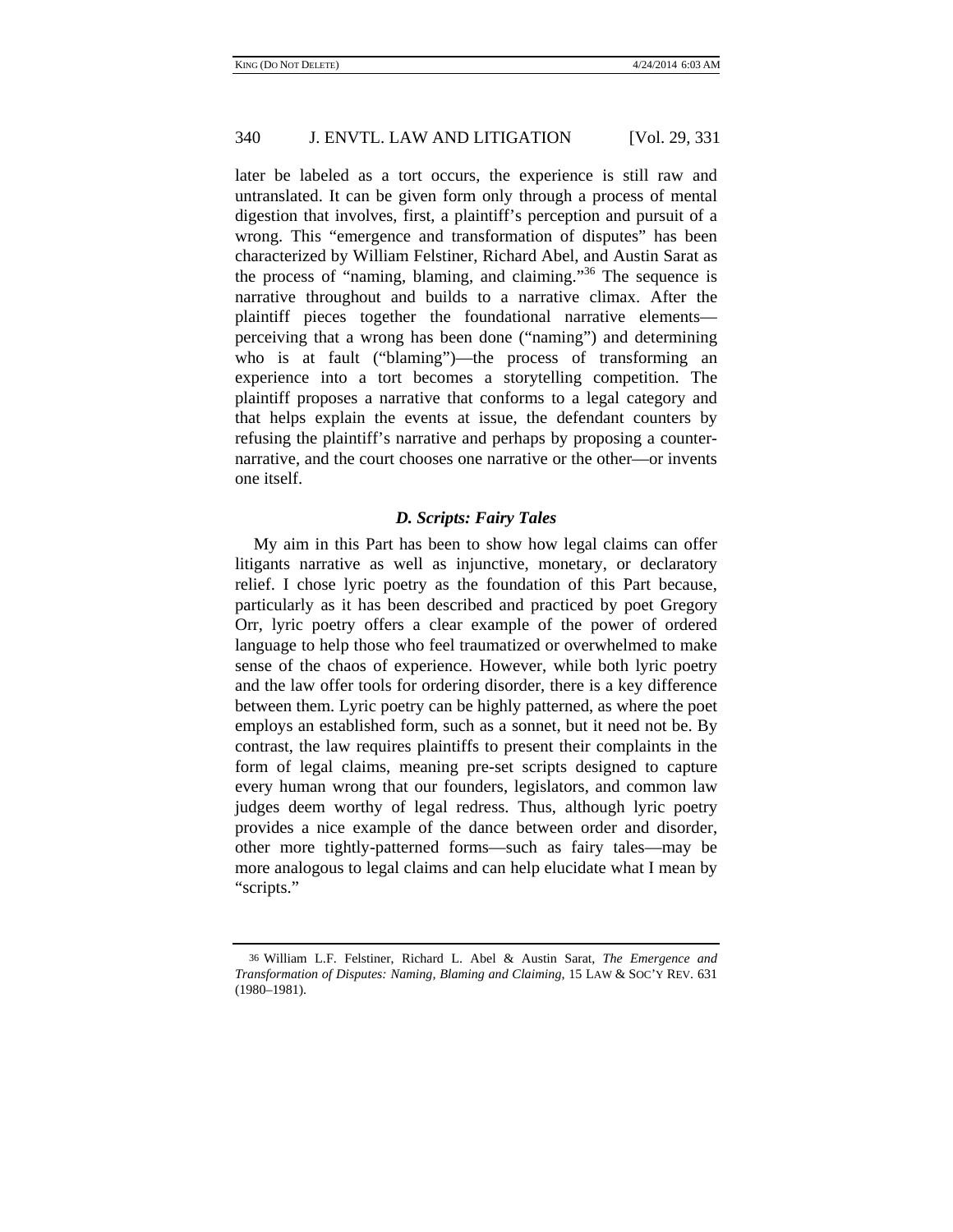The pairing of fairy tales with legal claims may seem incongruous, perhaps because law is rooted in reality and requires its participants to search for fixed truths (what happened? where is the boundary? what is the harm?), while fairy tales are rooted in fantasy and allow their tellers to imagine unreal scenarios (husbands who are literally beasts, women who can live for years in dormant states of semi-slumber, the transformation of pumpkins into carriages). Undeniably, law is society's machinery for meting out tangible relief to wronged parties. But, again, it is my contention that law has an important role to play beyond the tangible; I have been referring to its narrative, or ordering, role and describing it, by analogy to lyric poetry, as a genre that helps us in times of unease and dislocation to find meaning in the mess of experience. By peeling back law's outer skin of tangible relief, we can examine its inner core of narrative relief. Analogizing legal claims to fairy tales can help us explore the frequently hidden dimensions of law: as a psychological salve, as a narrative anchor, as a vehicle for affirmation.

As narrative tools, fairy tales and legal claims are similar both in form and in purpose. In form, both genres offer off-the-rack scripts. Law's scripts consist of the body of acceptable claims that a court will hear: these may be claims brought for statutory violations, or they may be common law claims such as those for trespass or nuisance. Just as legal claims take customized shape around particular facts, fairy tale scripts $^{37}$  take customized shape in the crucible of particular times and places. The Cinderella script, for example, has taken hundreds of distinct, varied shapes. To American children, the bestknown is perhaps the German "Aschenputtel," published by Jacob and Wilhelm Grimm in  $1812<sup>38</sup>$  But there are many others. In an ancient Greek version from the first century, a young girl is bathing when her slipper is snatched by an eagle, then dropped into the king's lap. <sup>39</sup> In a ninth century Chinese version, the girl's finery and slippers are created by the spirit of a beautiful fish "with golden eyes" that the girl has befriended and that her stepmother kills out of spite.<sup>40</sup> In

<sup>37</sup> What I am calling fairy tale "scripts" were first called "motifs" by A.N. Veselovskij and later termed "functions" by Vladimir Propp. *See* VLADIMIR PROPP, MORPHOLOGY OF THE FOLKTALE 12, 19–24 (2d ed. 1968).

<sup>38</sup> THE CLASSIC FAIRY TALES, at ix (Maria Tatar ed., 1st ed. 1999).

<sup>39</sup> 8 STRABO, GEOGRAPHY 94–96 (Horace Leonard Jones trans., 1932), *available at*  http://penelope.uchicago.edu/Thayer/E/Roman/Texts/Strabo/17A3\*.html (describing a woman's tomb on which this story was found).

<sup>40</sup> AI-LING LOUIE, YEH-SHEN: A CINDERELLA STORY FROM CHINA (1982).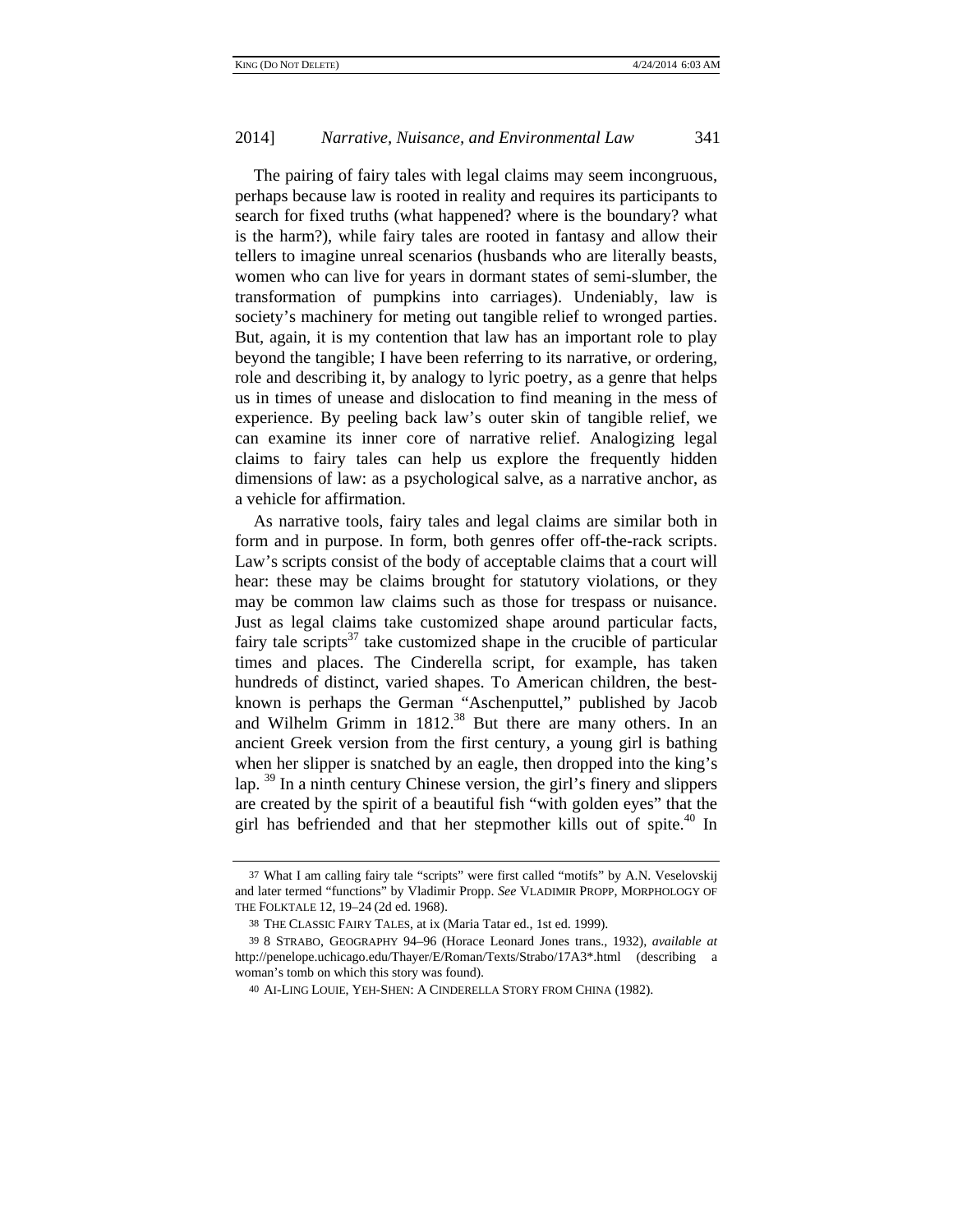Charles Perrault's Parisian version, "Donkeyskin," a poor girl wears the skin of a donkey (she is hiding from her father, who wishes to marry her) and loses her ring in a cake that a prince eats.<sup>41</sup> Despite their very different details, each of these stories is recognizable as Cinderella: each involves a poor beautiful girl, a wealthy powerful man, and a delicate item (a slipper, a ring) that the man discovers and that fits only the girl. Just as cultural details are cast through the lens of fairy tale scripts (motifs), facts are cast through the lens of legal scripts (claims). Indeed, a fairy tale motif can be applied to a nearly infinite variety of cultural settings, just as a legal claim can be applied to a nearly infinite variety of fact settings. In both cases, the details pass through the organizing structure and are shaped by it.

This shaping serves many psychological functions. Specifically, both legal and fairy tale scripts allow us to tame our destabilizing emotions and receive societal affirmation. That fairy tales have this power has been articulated most persuasively by Bruno Bettelheim. Like Gregory Orr, Bettelheim views life as chaotic, as a cause of psychological upheaval. "A struggle against severe difficulties in life is unavoidable," Bettelheim says. $42$  And yet, also like Orr, Bettelheim believes this upheaval can be tamed—in his view, through the reading of fairy tales during childhood. According to Bettelheim, fairy tales help children civilize their raw and inarticulate feelings—the bewildering emotions that appear in reaction to the complex world within which children live and must "learn to cope."<sup>43</sup>

Specifically, Bettelheim believes that fairy tales help a child "bring his inner house into order" by subtly affirming difficult feelings and providing solutions.44 According to Bettelheim, children feel validated when their emotions—fear, anger, curiosity, guilt—are modeled by other children and adults in troubling situations.<sup>45</sup> And they feel empowered when they see "examples of both temporary and permanent solutions to pressing difficulties."46 At the same time, fairy tales do not present only "wish-fulfilling images" to the child or expose him only "to the sunny side of things." $\frac{47}{7}$  Instead, they show

<sup>41</sup> Charles Perrault, *Donkeyskin*, *in* THE CLASSIC FAIRY TALES, *supra* note 38, at 109.

<sup>42</sup> BRUNO BETTELHEIM, THE USES OF ENCHANTMENT: THE MEANING AND IMPORTANCE OF FAIRY TALES 8 (1976).

<sup>43</sup> *Id.* at 7. 44 *Id.* at 5. 45 *Id.* at 6. 46 *Id.* 47 *Id.* at 7.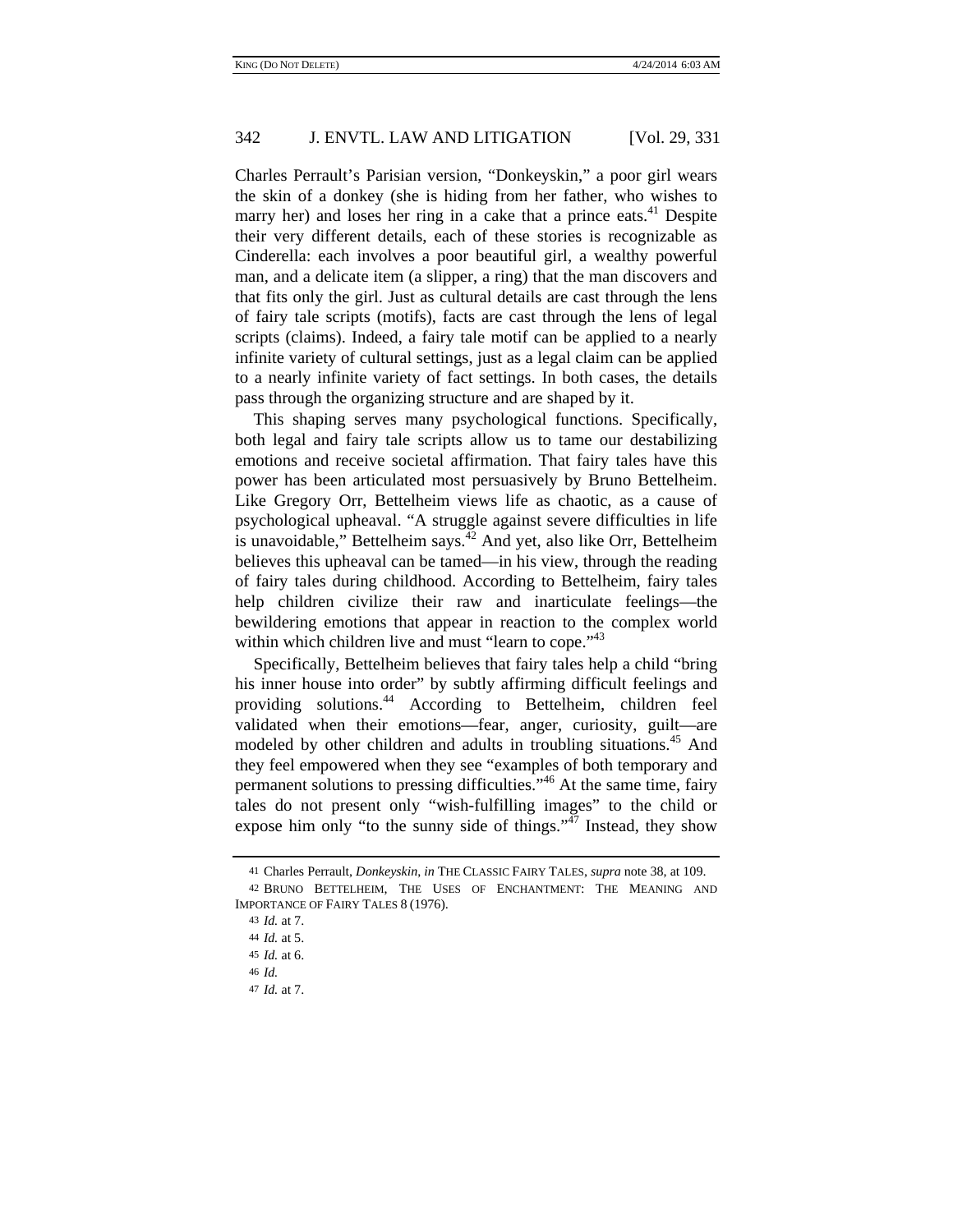that "the source of much that goes wrong in life is due to our very own natures—the propensity of all men for acting aggressively, asocially, selfishly, out of anger and anxiety."48 Thus, fairy tales soothe children through tough love: they affirm children's experience that life is challenging, demonstrate that it is possible to overcome challenges using courage and cleverness, and teach that things sometimes turn out disastrously nevertheless.

Like fairy tales, legal claims are structures into which litigants can channel hard-to-handle emotions—anger, powerlessness, vulnerability. Likewise, the legal process offers litigants the possibility of solutions—in the form of redress—and affirmation. That a craving for affirmation motivates litigants has been demonstrated, paradoxically, by studies showing that apology can cut short or avert litigation. For example, apology has been shown to move parties closer to settlement<sup>49</sup> or to defuse anger and prevent a legal dispute from arising in the first place.<sup>50</sup> A possible implication of this work is that litigants crave validation that their narrative is right and that their opponent's narrative is wrong. That is, although relief may come, say, in the form of money, it is arguably not the money alone that brings satisfaction, but also—and importantly what the money represents: society's stamp of approval on a winning narrative.

Fairy tales not only give children affirmation and solutions; they also allow children simply to distance themselves from trauma through drama, symbolism, and embroidery. Witness ordinary little girls costumed as Disney princesses—Snow White, Cinderella, Belle, Ariel—adapted from fairy tales to see the drama played out. And consider the dream-like symbols of fairy tales: the egg that the new wife is not to drop, but tellingly lets fall into the blood of her slain predecessors in versions of Bluebeard;<sup>51</sup> the rose petal that the young girl eats that becomes a pregnancy in a version of Sleeping Beauty.<sup>52</sup> According to Bettelheim, such symbols, and the frequent use of descriptions rather than proper names for fairy tale characters

<sup>48</sup> *Id.*

<sup>49</sup> *See, e.g.*, Deborah L. Levi, *The Role of Apology in Mediation*, 72 N.Y.U. L. REV. 1165, 1167 (1997).

<sup>50</sup> Jonathan R. Cohen, *Advising Clients to Apologize*, 72 S. CAL. L. REV. 1009, 1022 (1999) (citing a medical malpractice study).

<sup>51</sup> BETTELHEIM, *supra* note 42, at 301.

<sup>52</sup> Giambattista Basile, *The Young Slave*, *in* THE CLASSIC FAIRY TALES, *supra* note 38, at 80.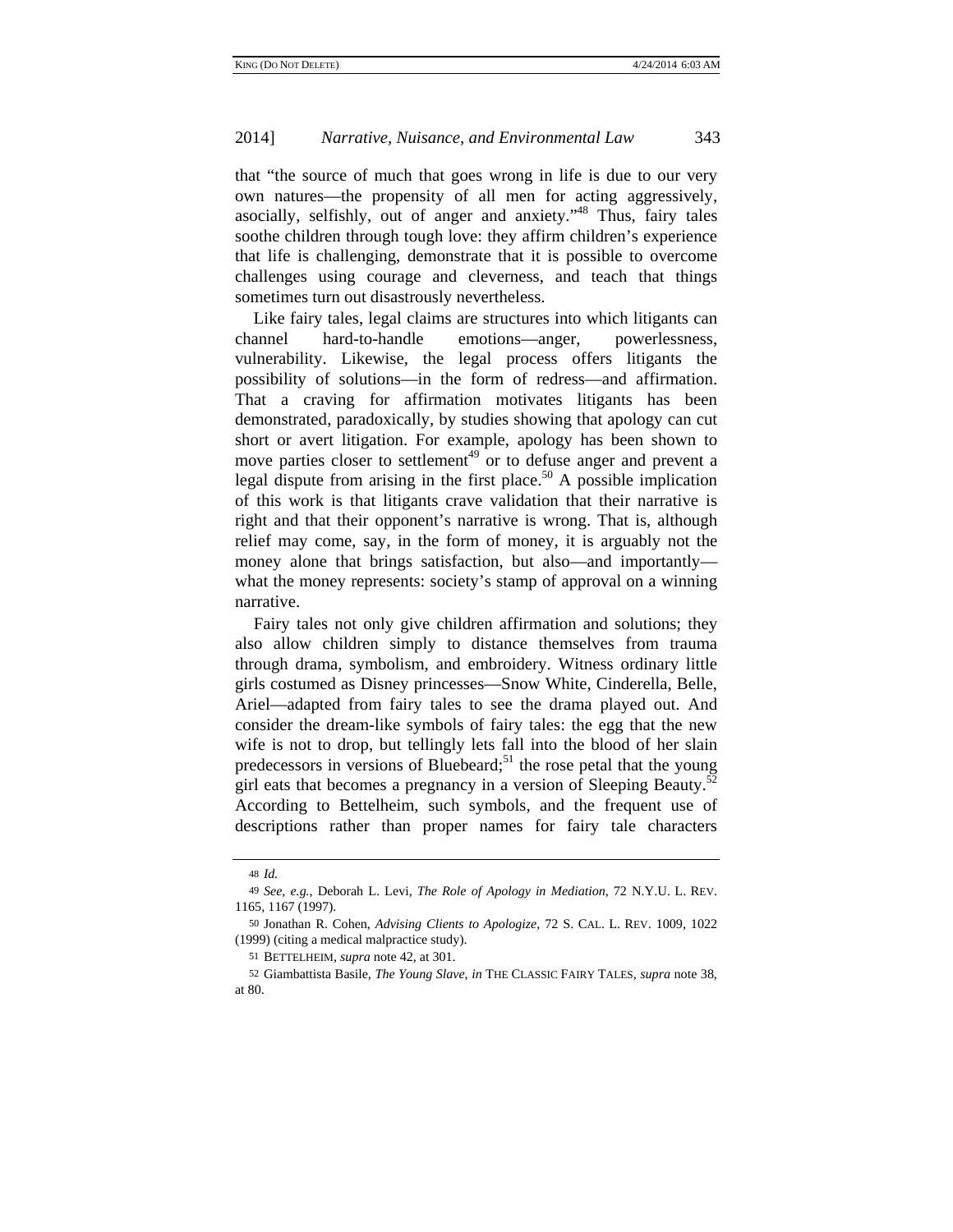("Beauty," "Red Riding Hood," "Snow White") allow listeners to superimpose their own troubles, fears, and conflicts onto the tales.<sup>53</sup> In this way, when processed through fairy tales, traumatic experiences can be made into emblems that can be viewed from a distance.

In much the same way, litigants channel their emotions and distance themselves from traumatic events through legal narratives. For example, litigants' emotions—say, frustration and anger—are channeled into the ritual and creative moves and countermoves made by the opposing lawyers. And all the formal trappings that may attend a lawsuit—service of the complaint, briefing, oral argument, courtrooms with their stated and unstated rules of conduct and dress, written opinions—transform something that was once personal, perhaps even unseen, into a visible, formalized activity upon which a community turns its sober attention.

Perhaps the most visible function of fairy tales, especially to adults, is their moral content. Fairy tales are not fables, of course; their morals are not declared. But fairy tales do arise from within a moral framework, and they serve an ethical norming function for children. As Bettelheim puts it, the fairy tale provides "a moral education which subtly, and by implication only, conveys to him the advantages of moral behavior, not through abstract ethical concepts but through that which seems tangibly right and therefore meaningful to him. $154$ Legal claims similarly gratify litigants by placing their stories within a framework of right and wrong. Although law is not morality, it arises from morality. Legal claim making serves the same ethical norming function offered by fairy tales: it takes raw experience and processes it through a storehouse of cultural expectations.

Thus, fairy tales are an apt analogy to legal claims because they highlight the kind of restorative psychological work that legal claims can provide for litigants through scripted narratives that reflect and affirm societal understandings. That said, in both law and fairy tales, gradual change is always happening at the margins. Scripts are scripts because they are useful: they are individually flexible enough and collectively broad enough to respond to nearly every human crisis to accommodate nearly every mess of which humans yearn to make ordered sense. But circumstances that do not fit existing scripts do arise. Thus, fairy tales are also an apt analogy to legal claims because they demonstrate, in their varied faces across cultures, that scripts that

<sup>53</sup> BETTELHEIM, *supra* note 42, at 40–41.

<sup>54</sup> *Id.* at 5.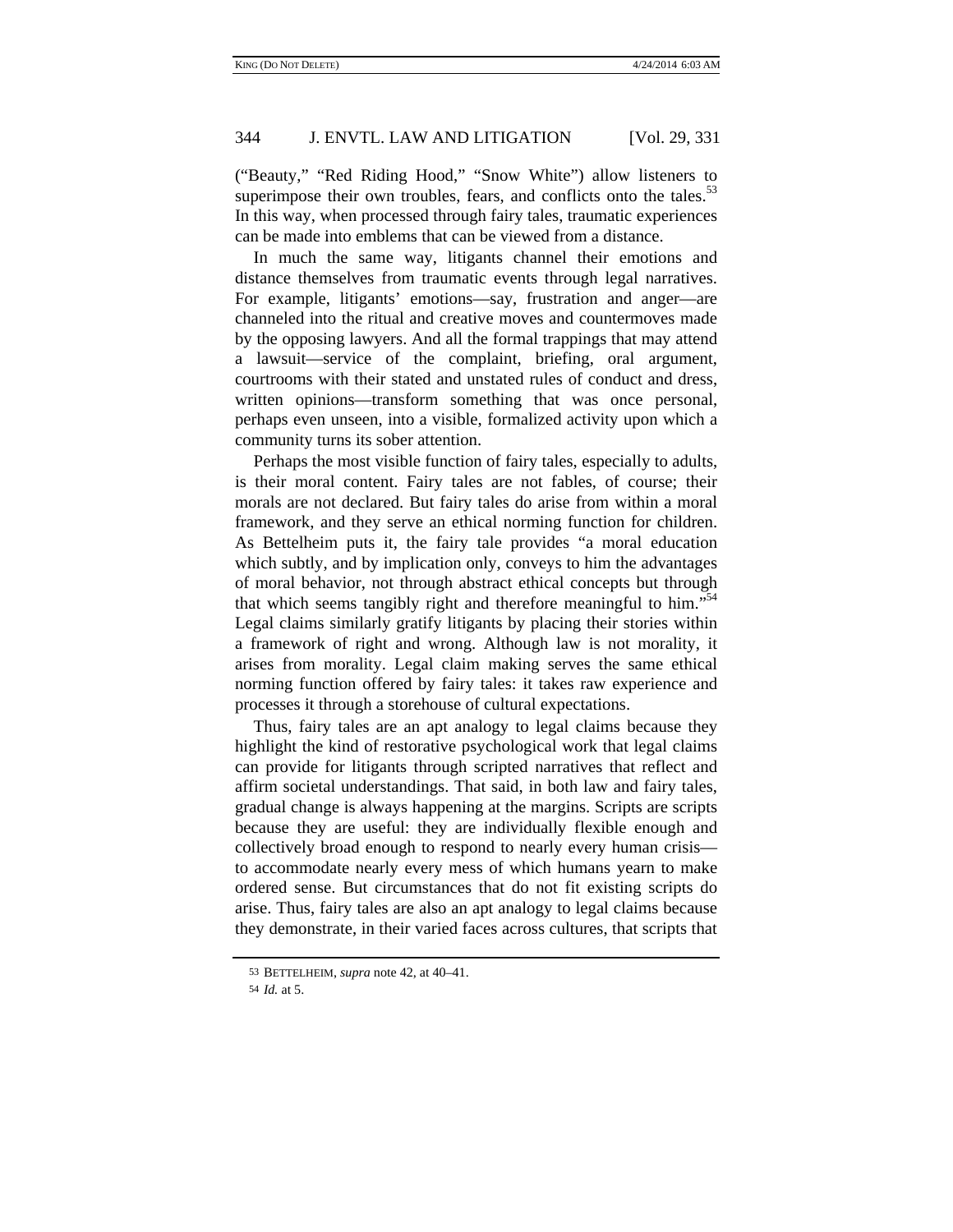have served well in particular circumstances may call for revisions, large or small, to new circumstances. For example, in a culture in which mothers are especially revered, a fairy tale may cast an aunt or childless old woman in what is elsewhere a mother's evil role, such as happens in the story of Hansel and Gretel.<sup>55</sup> Likewise, legal claims may be revised to address new wrongs, such as the consequences of climate chaos caused by greenhouse gas emitters.

## **III**

#### **CLIMATE CHANGE**

The storytelling material above, with its wide-ranging analogies to poetry and fairy tales, will now serve as the foundation for my next point: climate change is a modern destabilizing crisis. It breeds emotion, including fear, impatience, and vulnerability. People feel a desire to make sense of this crisis and have done so through story. Apocalyptic visions in literature and film are common these days.<sup>56</sup> However, those who feel overwhelmed or victimized by climate change have had trouble telling their story and receiving redress (narrative or otherwise) through the legal system. Among the many legal scripts available, there are none that will accommodate the story that environmental litigators want to tell about climate change. As a result, environmental litigators—the good cause litigators and creative storytellers that they are—have designed a tailor-made, or at least tailor-altered, script.

Climate change is not a new phenomenon—our climate has been shifting for as far back in time as scientists can see. Nor are major human impacts on vast natural systems unprecedented. Indeed, humans have changed the face of the earth. We have colonized the globe, spreading cities, suburbs, and agriculture. We have extinguished animals. Most notably, perhaps, is our possible key role in the Quaternary extinction event—the worldwide extinction of megafauna, including the mammoth in North America.<sup>57</sup>

<sup>55</sup> Jacob Grimm & Wilhelm Grimm, *Hansel and Gretel*, *in* THE CLASSIC FAIRY TALES, *supra* note 38, at 184.

<sup>56</sup> For example, consider books written by Margaret Atwood, Octavia E. Butler, and Cormac MacCarthy.

<sup>57</sup> Paul S. Martin, *Prehistoric Overkill: The Global Model*, *in* QUATERNARY EXTINCTIONS: A PREHISTORIC REVOLUTION 354, 357 (Paul S. Martin & Richard G. Klein eds., 1984).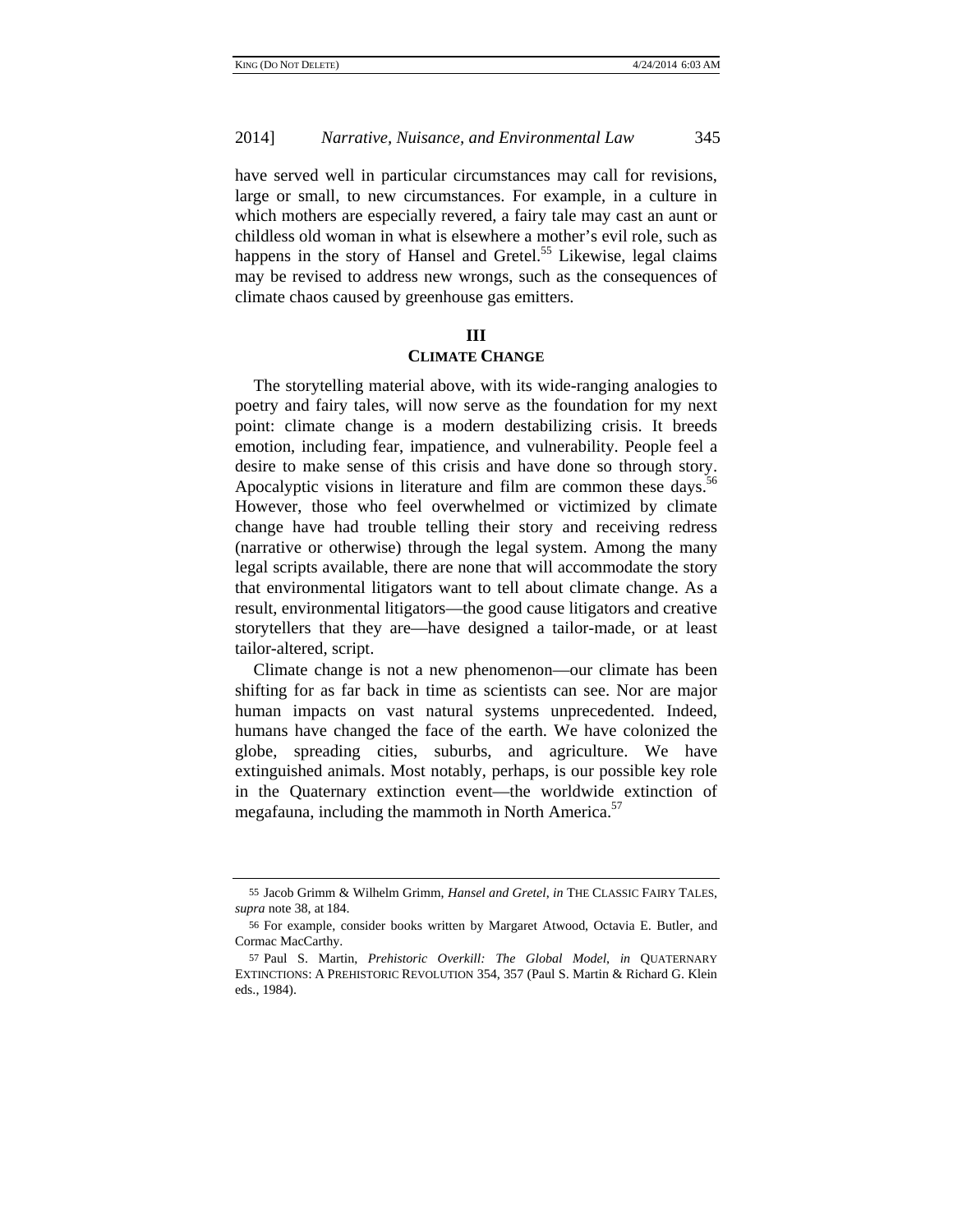However, while there are aspects of the current crisis that mirror previously-seen scenarios, there are also new aspects. First, I grant that climate change, like the Quaternary extinction event, is a version of the tragedy of the commons scenario in which each user of a common resource takes more than he would if he were caring for the resource alone. If continued unchecked, such behavior leads to collapse of the resource.<sup>58</sup> In the climate context, every participant in the climate system (each carmaker, farmer, and consumer) is releasing more greenhouse gas (GHG) into the atmosphere—and thus taking more than their share of the available flexibility in the system—than they would if they were caring for the system alone. That said, the climate change context differs along important dimensions from other tragedy of the commons scenarios. Specifically, never has the commons been so big, so diffuse and unpredictable in its effects, and so causally complex.

First, the climate commons is global. It is true that other human changes to natural systems have had global effects. Both human changes to earth's landscape and the Quaternary extinction event are examples: nearly every corner of the earth's landscape has been remade by human civilization, and extinctions occurred on every continent during the Quaternary.<sup>59</sup> Climate change is nevertheless different. The difference lies not in the scale of the effects, but in the scale of the commons. In the climate context, the commons itself is global, so that GHG additions anywhere in the world contribute to total GHG in the atmosphere, and these GHGs have a collective effect on weather everywhere. By contrast, the decimation of mammoths in North America did not affect the decimation of giant kangaroos in Australia during the Quaternary. In comparison with the truly global climate commons, the extinction event, although worldwide, was really the combined collapse of many smaller commons.

Second, pressure on the climate commons has diffuse and unpredictable effects. That is, GHGs released anywhere will contribute to warming that in turn leads to weather events that may strike anywhere else. Thus, GHGs released by a coal-fired power

<sup>58</sup> The classic description of the "tragedy of the commons" is contained in Garrett Hardin, *The Tragedy of the Commons*, 162 SCIENCE 1243 (1968). However, Hardin was not the first to observe the phenomenon that a shared resource will be overexploited under conditions of individualistic competition. *See* H. Scott Gordon, *The Economic Theory of a Common-Property Resource: The Fishery*, 62 J. POL. ECON. 124 (1954).

<sup>59</sup> *See* Martin, *supra* note 57, at 357–58.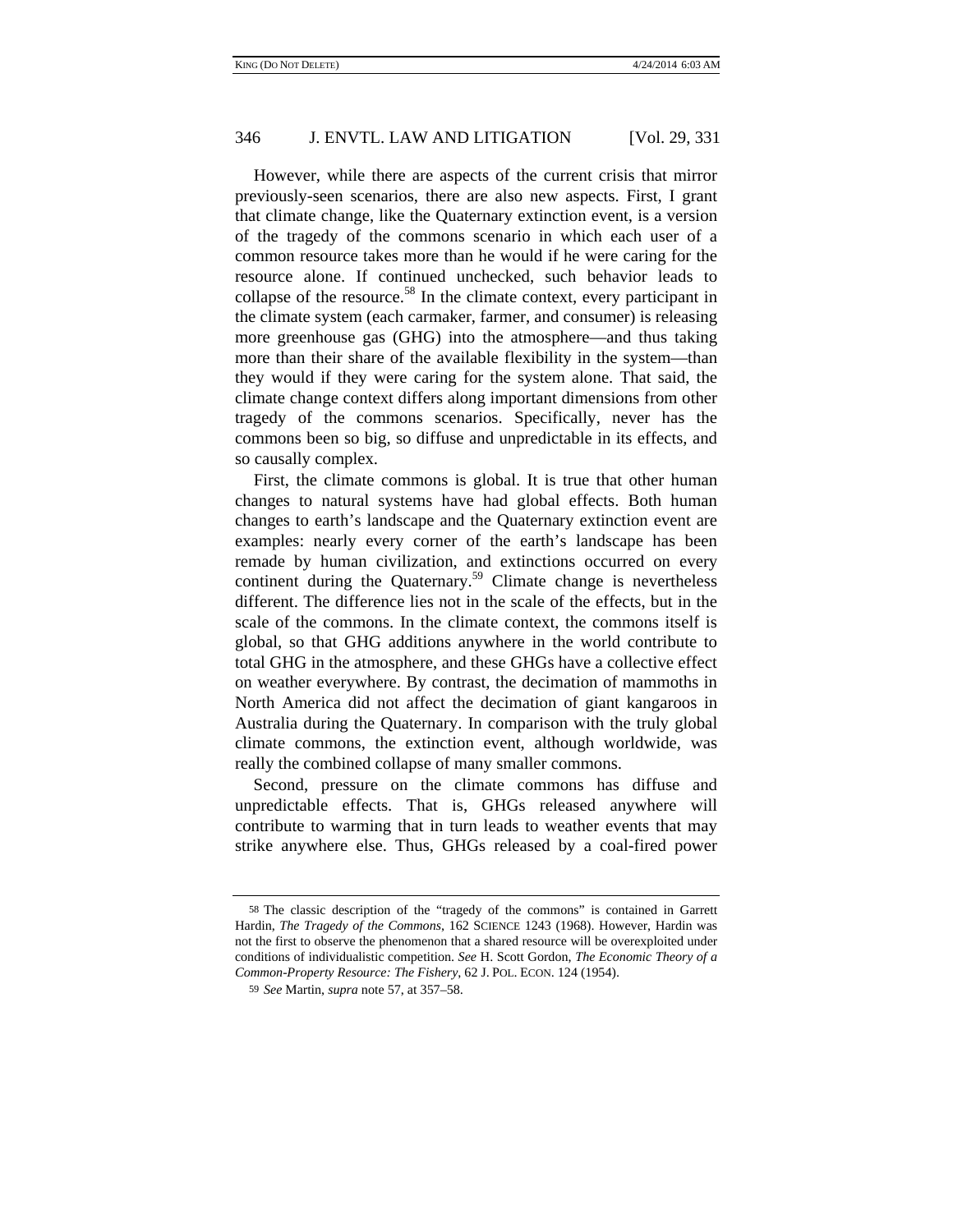plant in Pennsylvania may contribute to warming that breeds a typhoon in India.

Third, the chain of causation is impossible to track. Scientists describe that every addition of GHGs contributes to the worldwide bank of GHGs in our atmosphere. In a 2007 article, John Sterman and Linda Sweeney analogize the atmosphere to a bathtub that is filling with GHGs faster than it is draining.<sup>60</sup> This is a good analogy for several reasons, one of which is that the molecules of gas that polluters send into the atmosphere are like the water molecules in a bathtub; they are not name-tagged, nor do they act independently. Thus, the CEO of the Pennsylvania coal-fired plant is not in any straightforward or intuitive way to blame for typhoons in India, and yet he is about as much to blame as anyone is.

Here is a situation, then, in which companies and individuals are each pulling gently on the puppet strings of the sensitive global weather system. Each of the impacts is small, the cumulative effects are diffuse and unpredictable, and the results are impossible to trace to particular causes. As a result, the legal basis for assigning blame rests on uncertain footing. At the same time, the pressure to tell the climate change story through the law is powerful, for climate change is causing current, and threatening future, destabilization.

The storytelling material in the previous Part comes to bear in three ways in this Part. First, I am proposing that climate change is causing collective anxiety in America that the artists among us are transforming into novels, essays, film, poetry, song, visual art, dance, and more. In this way, just as with lyric poetry and fairy tales, the artist or storyteller and his or her audience are given the power to channel their emotions and to distance themselves from and exert control over the destabilizing global warming experience, making of it something ordered that we can make peace with—or be inspired with the courage to change.

Second, I am proposing that law as a narrative tool stabilizes the psychological upheaval caused by climate change in a unique way. Specifically, law offers storytellers a chance to be heard by their community and to receive validation by their culture—not just the present embodiment of their culture, but also its past as contained in the constitution, common law, or statutes. Thus, law offers a chance

<sup>60</sup> John D. Sterman & Linda Booth Sweeney, *Understanding Public Complacency About Climate Change: Adults' Mental Models of Climate Change Violate Conservation of Matter*, 80 CLIMATIC CHANGE 213, 216 (2007).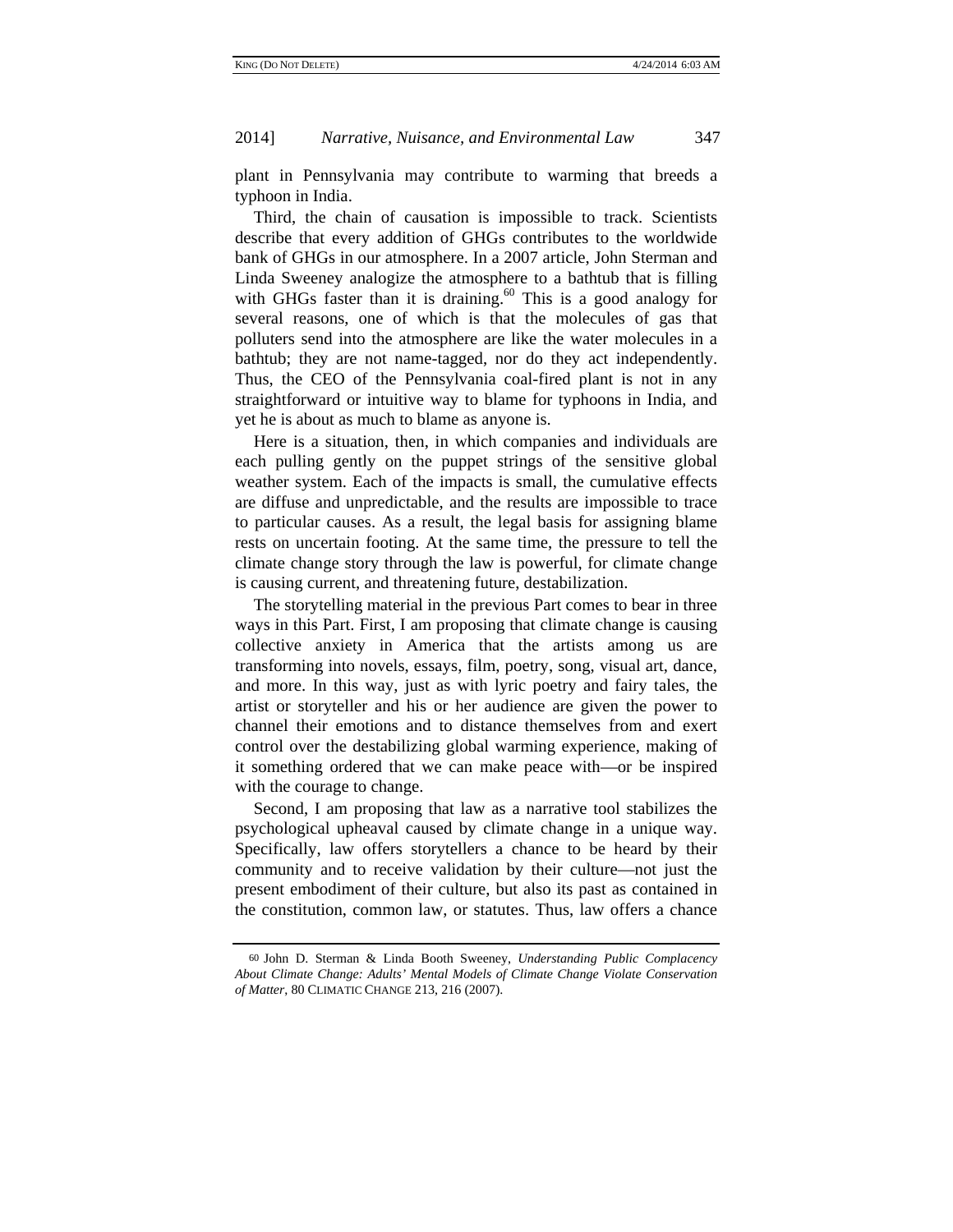for litigants to have their stories validated and placed into a moral framework of right and wrong, acceptable and unacceptable.

Third, I am proposing that to order disorder and place it into a moral framework in a way that serves the psychological well-being of the culture as a whole, cause litigators must tell good stories. Good stories, as described above with reference to Anthony Amsterdam and Jerome Bruner's book *Minding the Law*, involves a protagonist, a goal, and an obstacle to the goal. To tell these stories, the cause litigator looks to the world for his material and chooses the starkest, most compelling scenarios.

Environmental cause litigators looked to the world in this way, and their eyes fell on the Alaskan village of Kivalina. The facts of *Kivalina*, as borne out in *Native Village of Kivalina v. ExxonMobil Corp.*, 61 involve striking contrasts that make for good storytelling. The protagonists are the residents of Kivalina—about four hundred Inupiat Eskimos—and their village on the tip of a six-mile barrier reef located between the Chukchi Sea and the Kivalina and Wulik Rivers.<sup>62</sup> Their goal is simple: to continue living as they and their ancestors have lived "since time immemorial," as their lawyers put it in the complaint. $63$  Of course, as in any good story, we can expect the steady state to be disturbed by trouble or, in other words, for the goal to encounter an obstacle. In this case, that trouble or obstacle is the imminent destruction of the village, which can only be forestalled by urgent and expensive action. As the lawyers tell it, the "[h]ouses and buildings are in imminent danger of falling into the sea as the village is battered by storms and its ground crumbles from underneath it."<sup>64</sup> Meanwhile, the only solution is a relocation to the mainland that will cost "hundreds of millions of dollars."65

Here, our sympathies are with the protagonists and their goal, and the goal and obstacle are well-matched. First, the goal is a worthy one: the perpetuation of a village that has existed for tens of thousands of years. And the protagonists have our sympathies: they are an established culture, vulnerable on their narrow barrier reef, and

<sup>61</sup> Native Vill. of Kivalina v. ExxonMobil Corp., 663 F. Supp. 2d 863 (N.D. Cal. 2009), *aff'd*, 696 F.3d 849 (9th Cir. 2012), *cert. denied*, 133 S. Ct. 2390 (2013).

<sup>62</sup> *Id.* at 868–69.

<sup>63</sup> Complaint for Damages Demand for Jury Trial at 1, Native Vill. of Kivalina v. ExxonMobil Corp., 663 F. Supp. 2d 863 (N.D. Cal. 2009), *aff'd*, 696 F.3d 849 (9th Cir. 2012) (No. C 08-1138 SBA), 2008 WL 594713.

<sup>64</sup> *Id.* at 2.

<sup>65</sup> *Id.* at 1.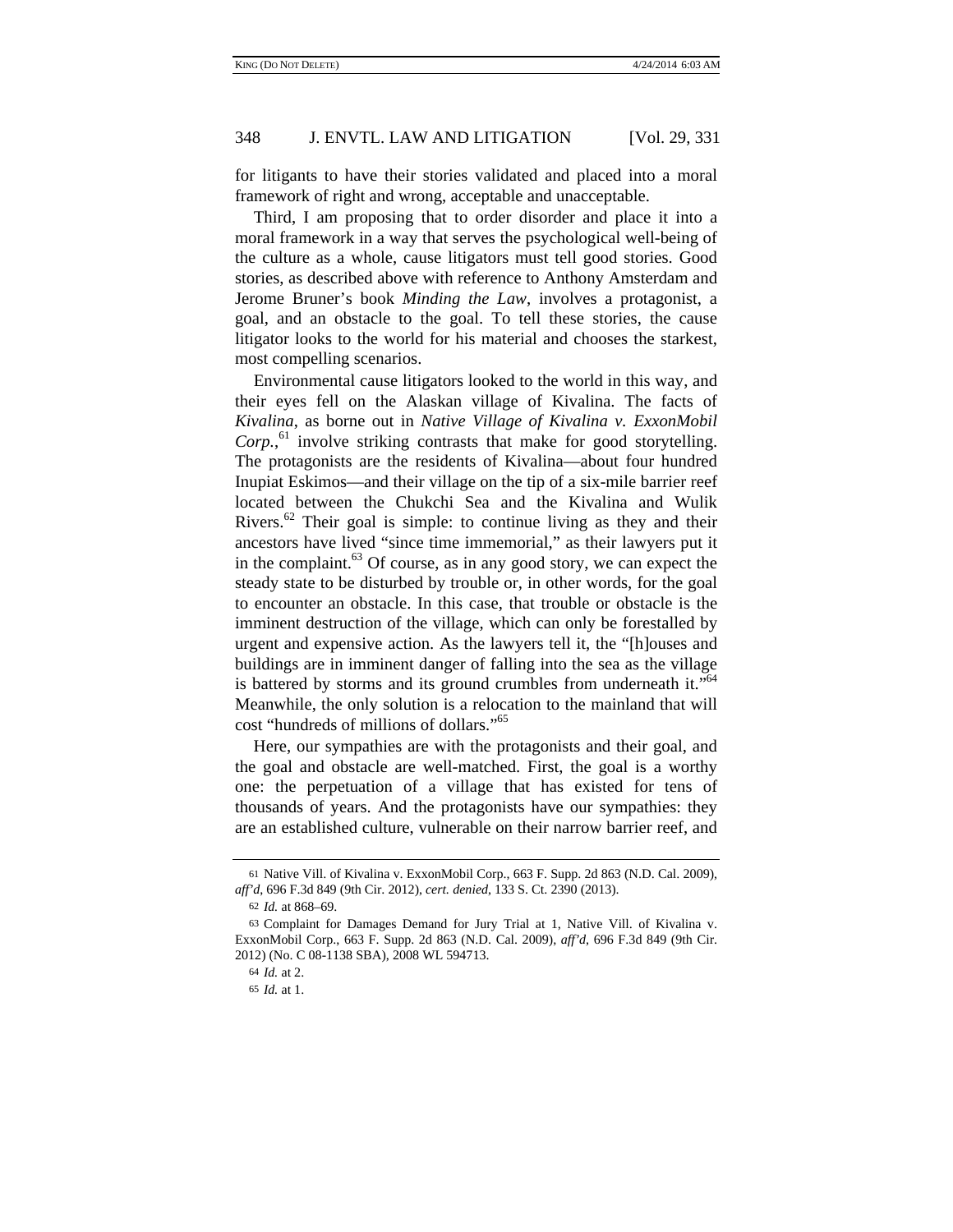innocent of the harms that cause global warming. On the other hand, the disruptive trouble, the obstacle, is easy to root against. Its cause, as Kivalina's lawyers tell us, are fuel companies, such as ExxonMobil, who are doing things with names evocative of hell: "flaring," "combust[ing]," and "mining".<sup>66</sup> These activities are cast as dirty and inappropriate to the steady state of Kivalina, which is the quiet, remote, innocent continuation of an ancient human settlement.

Similarly, environmental cause litigators found a compelling story on the Mississippi Gulf Coast. As told in the complaint for *Comer v. Murphy Oil USA*, the protagonists were landowners Ned and Brenda Comer, whose goal was the quiet enjoyment of their private property and the public trust use—including hunting, fishing, bird watching, boating, and camping—of nearby public property.  $67$  The obstacle, again, was destruction by powerful weather—this time a big-name event: Hurricane Katrina. When the hurricane made landfall, as told by Comer's lawyers, it "spawned tornados, mesovortices, wind shear, [and] storm surge."<sup>68</sup> This destruction was "fueled and intensified" by warm temperatures, which were in turn caused by emissions released by oil companies who "mine, drill, manufacture, release, vent, and/or combust substances."69 Here, again, the cause litigators presented a story of sympathetic protagonists who were invaded at home by destructive weather forces "spawned" by emitters.

In *Kivalina* and *Comer*, environmental cause litigators told compelling stories in which residents were pitted against oil companies. But storytelling in the legal context requires more than sympathetic protagonists whose goals are well-matched to imposing obstacles; it demands, of course, that the facts be presented through a legal claim. However, at the time that *Kivalina* and *Comer* were brought, there was no legal claim available to hold companies who were emitting methane in Texas or carbon dioxide in Arkansas responsible for permafrost melting in Alaska or hurricane damage in Mississippi.

For cause litigators hoping to curb climate change, one possible basis for a legal claim was the Clean Air Act (CAA). However, the

<sup>66</sup> *See, e.g.*, *id.* at 5, 7, 9.

<sup>67</sup> Third Amended Class Action Complaint at 2, 17, Comer v. Murphy Oil USA, No. 1:05-CV-00436-LTS-RHW (S.D. Miss. Apr. 19, 2006), *rev'd* 585 F.3d 855 (5th Cir. 2009), *appeal dismissed*, 607 F.3d 1049 (5th Cir. 2010), 2006 WL 1474089.

<sup>68</sup> *Id.* at 11.

<sup>69</sup> *Id.* at 11, 16.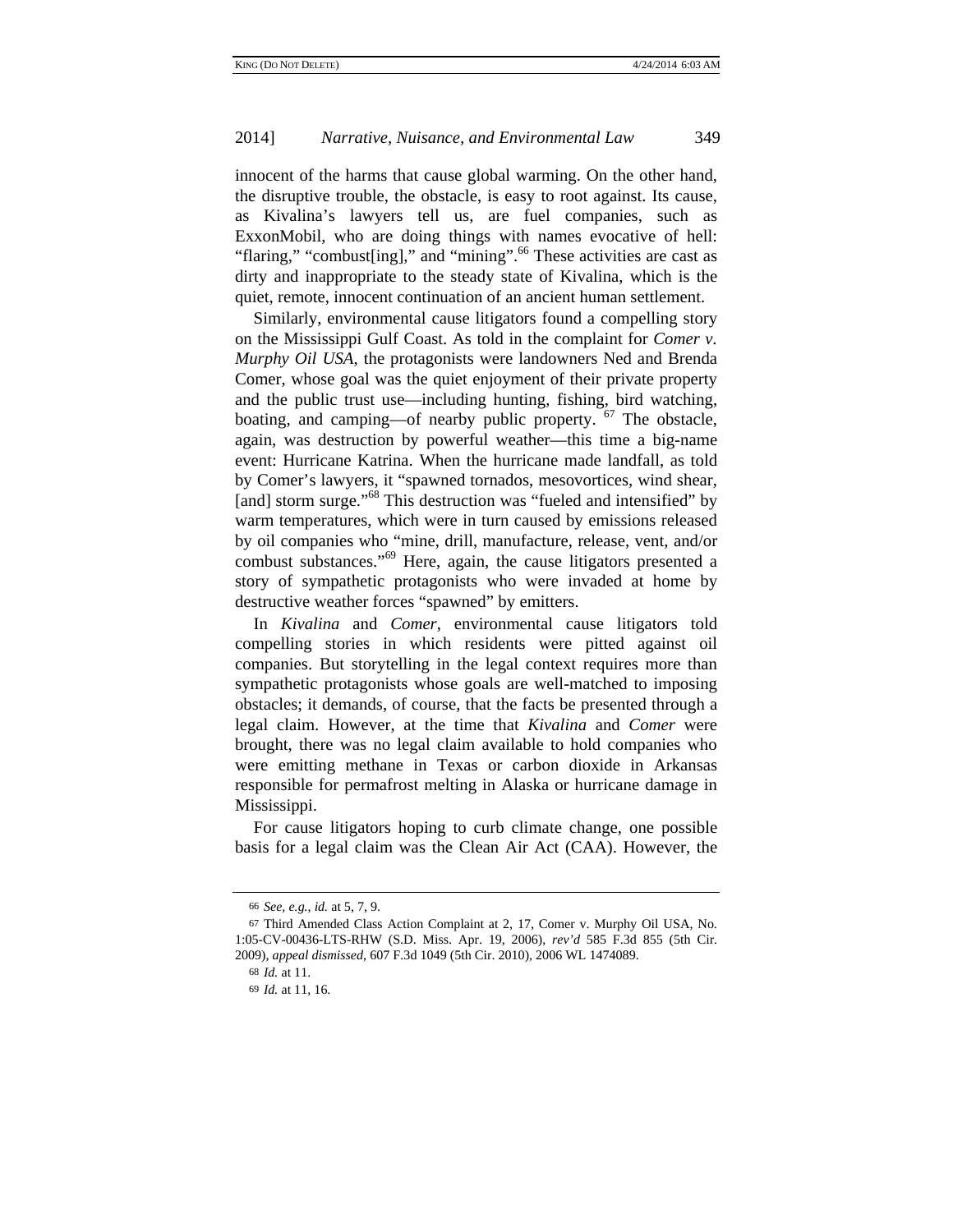CAA appeared then—and remains—a problematic and contested vehicle for the regulation of GHGs. First, the CAA's centerpiece—the National Ambient Air Quality Standards (NAAQS) program seemed a poor fit for a global pollutant like  $GHGs^{70}$  in the eyes of many CAA attorneys.<sup>71</sup> Many environmentalists agreed, noting the move's potential for backlash. Although the Center for Biological Diversity (CBD) and 350.org petitioned the Environmental Protection Agency (EPA) to list GHGs as a criteria pollutant under the NAAQS program, $^{72}$  other environmentalists quickly disavowed that approach. David Bookbinder, chief climate counsel at the Sierra Club, gave a number of interviews emphasizing that CBD and 350.org were in the minority in the environmental community and explaining the folly of a NAAQS approach to global warming. "With the exception of Bill Snape [at CBD] and a few others, no one wants to use the NAAQS," Bookbinder said.<sup>73</sup> The move would "provide little if indeed any emissions benefits at enormous political and economic cost."<sup>74</sup>

The "enormous political and economic cost" Bookbinder was referring to would flow from the fact that the NAAQS are strictly harm-based: standards must be set at the level "requisite to protect the public health" with "an adequate margin of safety;"  $^{75}$  the EPA is not permitted to consider the costs of regulation.<sup>76</sup> Strict harm-based standards that take no account of costs could cause a political

72 Robin Bravender, *Groups Petition EPA to Set Greenhouse Gas Limits Under Clean Air Act*, N.Y. TIMES (Dec. 2, 2009), http://www.nytimes.com/gwire/2009/12/02/02green wire-groups-petition-epa-to-set-greenhouse-gas-limi-40485.html (quoting David Bookbinder, chief climate counsel at the Sierra Club, as saying that CBD's petition was headed to "well-deserved bureaucratic oblivion" at the EPA).

<sup>70</sup> NAAQS (National Ambient Air Quality Standards) are set for pollutants—referred to as "criteria" pollutants—that come from "numerous or diverse . . . sources" and "endanger public health or welfare." 42 U.S.C. § 7408 (2012). GHGs meet this definition and thus could be regulated as criteria pollutants.

<sup>71</sup> Brigham Daniels, Hannah Polikov, Timothy Profeta & James Salzman, *Regulating Climate: What Role for the Clean Air Act?*, 39 ELR 10,837, 10,838 (2009) (noting that most speakers at a 2009 conference on the EPA's use of the CAA to reduce GHGs argued that the EPA should avoid using the NAAQS program; the day-long conference, featuring "a group of the nation's leading CAA experts," was cosponsored by the Nicholas Institute for Environmental Policy Solutions at Duke University, the Duke University School of Law, and the Harvard Law School).

<sup>73</sup> Robin Bravender, *Enviro Group Criticizes EPA Exemption Language in Senate Bill*, E & E NEWS PM (Nov. 3, 2009), http://www.biologicaldiversity.org/news/media-archive /BoxerKerryBillEPA\_EandENewsPM\_11-03-09.pdf.

<sup>74</sup> *Id.*

<sup>75</sup> 42 U.S.C. § 7409(b)(1) (2012).

<sup>76</sup> Whitman v. Am. Trucking Ass'ns, 531 U.S. 457, 457–58 (2001).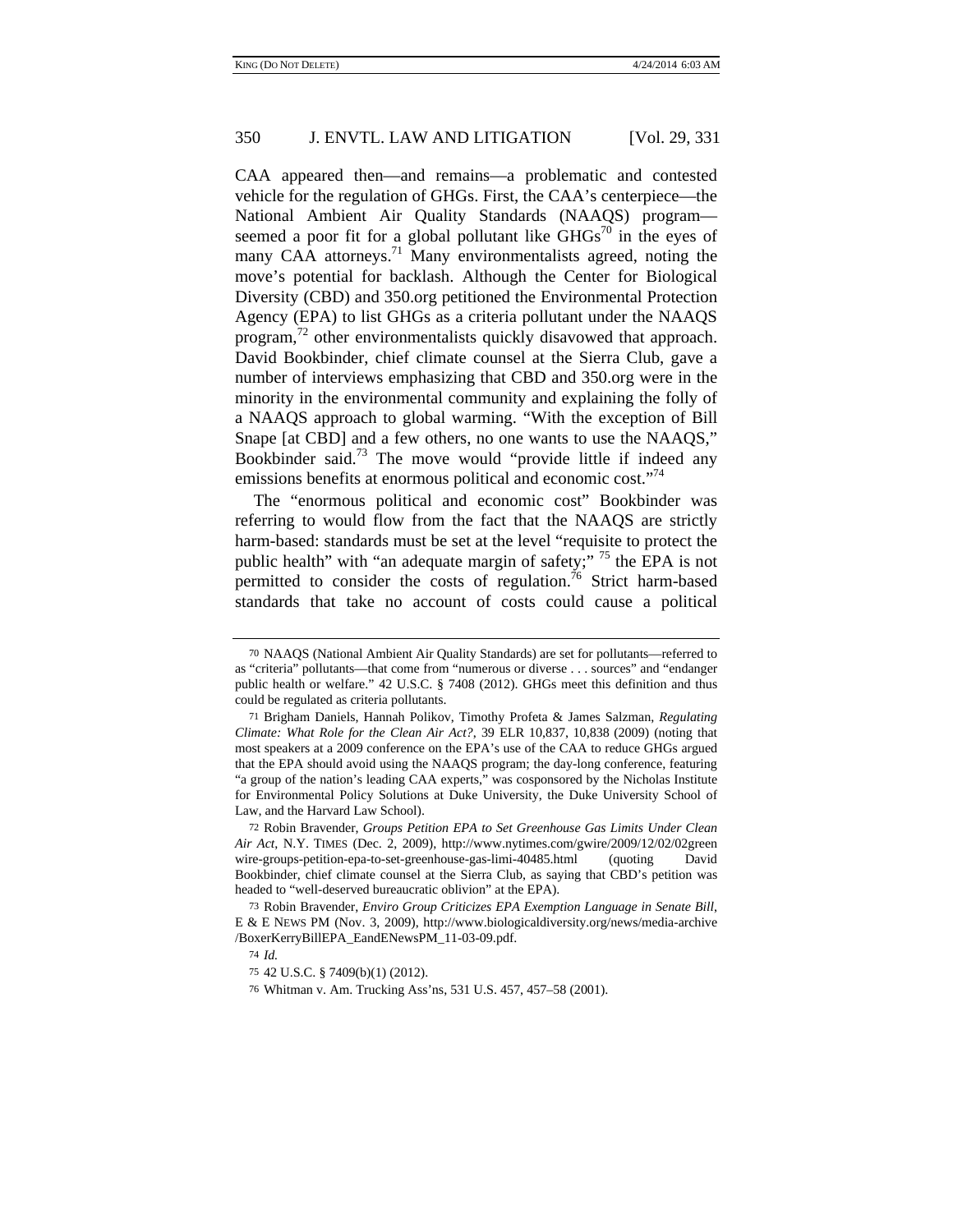backlash spurred by the numerous, powerful companies that emit GHGs. States would likely join the industry in opposing the regulation. This is because the NAAQS program is one of cooperative federalism: national standards are set for "criteria" pollutants, $^{77}$  and states that exceed the standards are required to comply, but empowered to do so as they see fit.<sup>78</sup> This design is appropriate for the control of local pollutants. But with a pollutant such as GHGs, which are distributed evenly across the globe, individual states would have very little control over the concentration of GHG over their state; GHG reductions in Pennsylvania could be undone by GHG increases in Hong Kong. Political backlash led by industry and states could cause a congressional amendment of the CAA—perhaps in the form of an explicit ban on regulation of GHGs under the CAA, an outcome which would prevent even the more measured forms of regulation that are available outside of the NAAQS program. Moreover, merely establishing NAAQS for GHGs would take years.<sup>79</sup> More progress could be made more quickly by pursuing other options.

One such option was the motor vehicle provision of the CAA. In 1999, twenty organizations petitioned the EPA to regulate GHGs under the motor vehicle provision. $80$  The EPA declined to do so, arguing that Congress had not intended the CAA to cover  $GHGs.<sup>81</sup>$  A group of states, local governments, and private organizations then sued the EPA.<sup>82</sup> In 2009, spurred by the US Supreme Court's decision in *Massachusetts v. EPA*, 83 the EPA began the process of bringing GHGs under the CAA. $^{84}$  In the mid- to late-2000s, the most promising CAA approach seemed to be advocating for GHG regulation under

81 Control of Emissions from New Highway Vehicles and Engines, 68 Fed. Reg. 52,922 (Sept. 8, 2003).

82 Massachusetts v. EPA, 415 F.3d 50, 53 (D.C. Cir. 2005).

<sup>77</sup> 42 U.S.C. § 7409 (2012).

<sup>78</sup> 42 U.S.C. § 7410 (2012).

<sup>79</sup> Bravender, *supra* note 73 (quoting David Bookbinder).

<sup>80</sup> Petition for Rulemaking and Collateral Relief Seeking the Regulation of Greenhouse Gas Emissions from New Motor Vehicles Under § 202 of the Clean Air Act, Int'l Ctr. for Tech. Assessment v. Browner (1999) (No. A-2000-04), *available at* http://www .regulations.gov/contentStreamer?objectId=09000064800bcf5c&disposition=attachment& contentType=pdf.

<sup>83</sup> Massachusetts v. EPA, 549 U.S. 497 (2007).

<sup>84</sup> Endangerment and Cause or Contribute Findings for Greenhouse Gases Under Section 202(a) of the Clean Air Act, 74 Fed. Reg. 66,496, 66,499 (Dec. 15, 2009) (codified at 40 C.F.R. ch. I).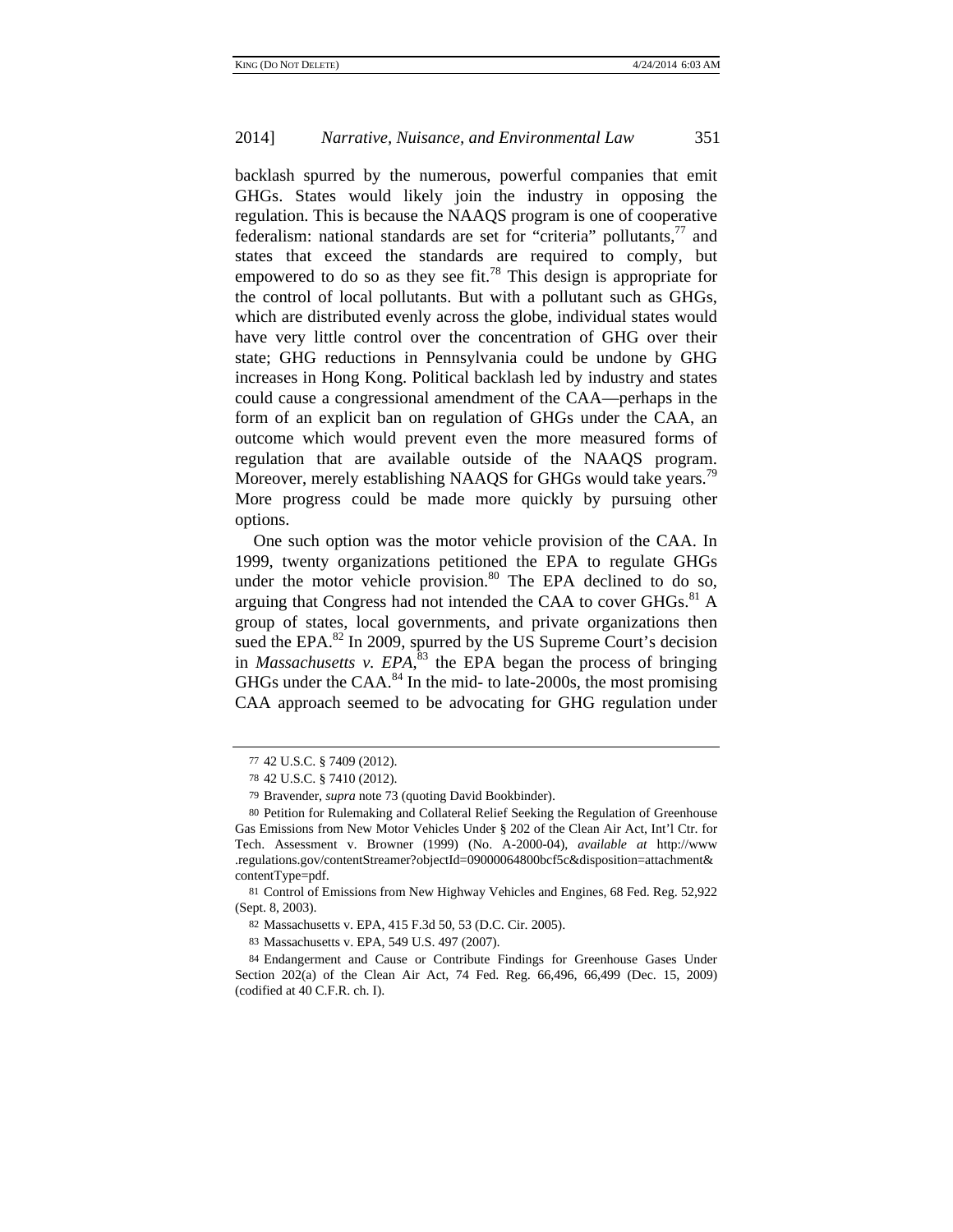the motor vehicle provision. And that turned out to be the right move.<sup>85</sup> Under the CAA, the EPA now imposes GHG emission standards on cars and trucks $86$  and requires major stationary sources of GHGs<sup>87</sup> to install "best available control technology" for all pollutants regulated under the CAA.<sup>88</sup>

However, although the CAA now controls GHGs, it remains a poor fit for the pollutants, and its grasp over them is tenuous. Stationary sources of GHGs are regulated under the CAA only because the D.C. Circuit closed its eyes to the EPA's revision of clear statutory language—numbers.<sup>89</sup> Climate change litigators searching for a legal claim were justified in looking beyond the CAA because it was a problematic regulatory vehicle for climate change—and for another reason too: the CAA is a poor *narrative* vehicle for climate change. The CAA is a mammoth document that is both dense and intricate. Law offices that specialize in environmental litigation, such as Earthjustice, hire specialists whose sole focus is the CAA. Even the most experienced environmental attorneys in the organization consult these specialists. In short, the CAA is intimidating and, frankly, boring to the public. Of course, the problem is not unique to the CAA. Environmental cause litigants frequently must work hard—arguably harder than litigants in other public interest realms—to tell compelling stories. It is easy to get buried in complexity in environmental law, with its often overlapping statutory frameworks and its administrative layers. As a result, environmental litigation risks being dry and distant from its animating concerns. Contrast environmental law in this respect with civil rights law, where it is easier for litigators to find sympathetic Davids pitted against Goliaths and to preserve the vividness of this conflict through constitutional argument that demands relatively less textual construction and

<sup>85</sup> *See* Laura King, *Changing Climate, Unchanging Act, Improvising Agency, Enabling Court: The Story of* Coalition for Responsible Regulation v. EPA, 37 HARV. ENVTL. L. REV. 267 (2013).

<sup>86</sup> Light-Duty Vehicle Greenhouse Gas Emission Standards and Corporate Average Fuel Economy Standards; Final Rule, 75 Fed. Reg. 25,324 (May 7, 2010) (codified at 40 C.F.R. pts. 85, 86, 600 and at 49 C.F.R. pts. 531, 533, 536–38).

<sup>87</sup> Prevention of Significant Deterioration and Title V Greenhouse Gas Tailoring Rule, 75 Fed. Reg. 31,514 (June 3, 2010) (establishing triggering thresholds for regulation of GHGs from major stationary sources); Coal. for Responsible Regulation v. EPA, 684 F.3d 102 (D.C. Cir. 2012) (preserving the Tailoring Rule).

<sup>88</sup> 42 U.S.C. § 7475(a)(4) (2012).

<sup>89</sup> Coal. for Responsible Regulation v. EPA, 684 F.3d 102 (D.C. Cir. 2012) (calling on standing doctrine to avoid facing, and thus being faced to overturn, the Tailoring Rule).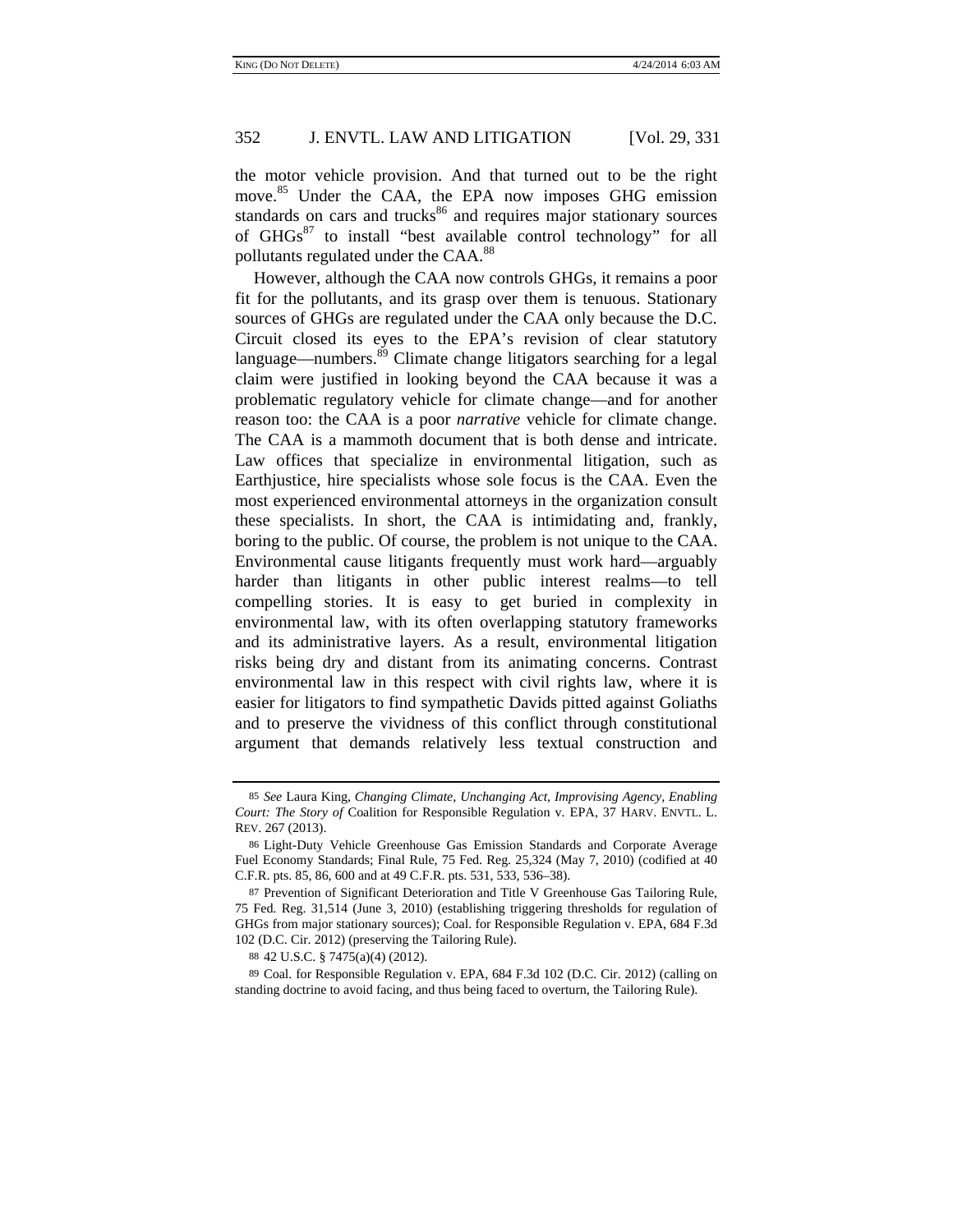relatively more appeal to values than does statutory construction in environmental law. Contrast, for example, *Babbitt v. Sweet Home*,<sup>90</sup> a landmark environmental case, with *Loving v. Virginia*,<sup>91</sup> a landmark civil rights case, both decided by the US Supreme Court. As environmental cases go, *Babbitt v. Sweet Home* is among the most accessible. And as environmental statutes go, the statute underlying *Babbitt*—the Endangered Species Act (ESA)—is among the most straightforward. The ESA contains specific prohibitions, including the prohibition against the "take" of endangered species. $^{92}$  And yet *Babbitt* still suffers from textual and administrative complexity. The question in the case was whether the Fish and Wildlife Service's (FWS) regulatory elaboration of the statutory definition of "take" was a reasonable construction of the  $ESA.^{93}$ . That sounds reasonably accessible, but when I taught *Babbitt* this spring to a group of undergraduates at Boston College, the students found the case hard to remember during later review. They had struggled, I think, with the three layers of text: (1) the ESA's take prohibition, (2) the ESA's definitional elaboration on the take provision, and (3) the FWS's definitional elaboration on the ESA's definitional elaboration on the take provision. In addition to its complexity, there is another limit to *Babbitt*'s capacity for narrative inspiration. While as a practical matter *Babbitt* hugely advances environmental values—by protecting endangered species not just from hunting and trapping, but also from impairment to their breeding, feeding, or sheltering behaviors—as a technical matter, it is interpreting legal tendrils far from the central stalk. That is, it upholds an agency regulation interpreting a congressional act. That regulation is politically vulnerable to revision. So, in fact, is the ESA. By contrast, in *Loving v. Virginia*, the Supreme Court ruled that our country's core document, the US Constitution, granted citizens the right to marry across racial lines, finding that right in both the Due Process Clause and the Equal Protection Clause.<sup>94</sup> In another universe, *Babbitt* might have been able to tell a similarly strong and simple story about the right of animals to feed, breed, and shelter. But, in this country, such protection is often granted or stripped away at the agency level, and it is at that level,

<sup>90</sup> Babbitt v. Sweet Home Chapter of Communities for a Great Or., 515 U.S. 687 (1995).

<sup>91</sup> Loving v. Virginia, 388 U.S. 1 (1967).

<sup>92</sup> 16 U.S.C § 1538(a)(1).

<sup>93</sup> *Babbitt*, 515 U.S. at 687.

<sup>94</sup> *Loving*, 388 U.S. at 2.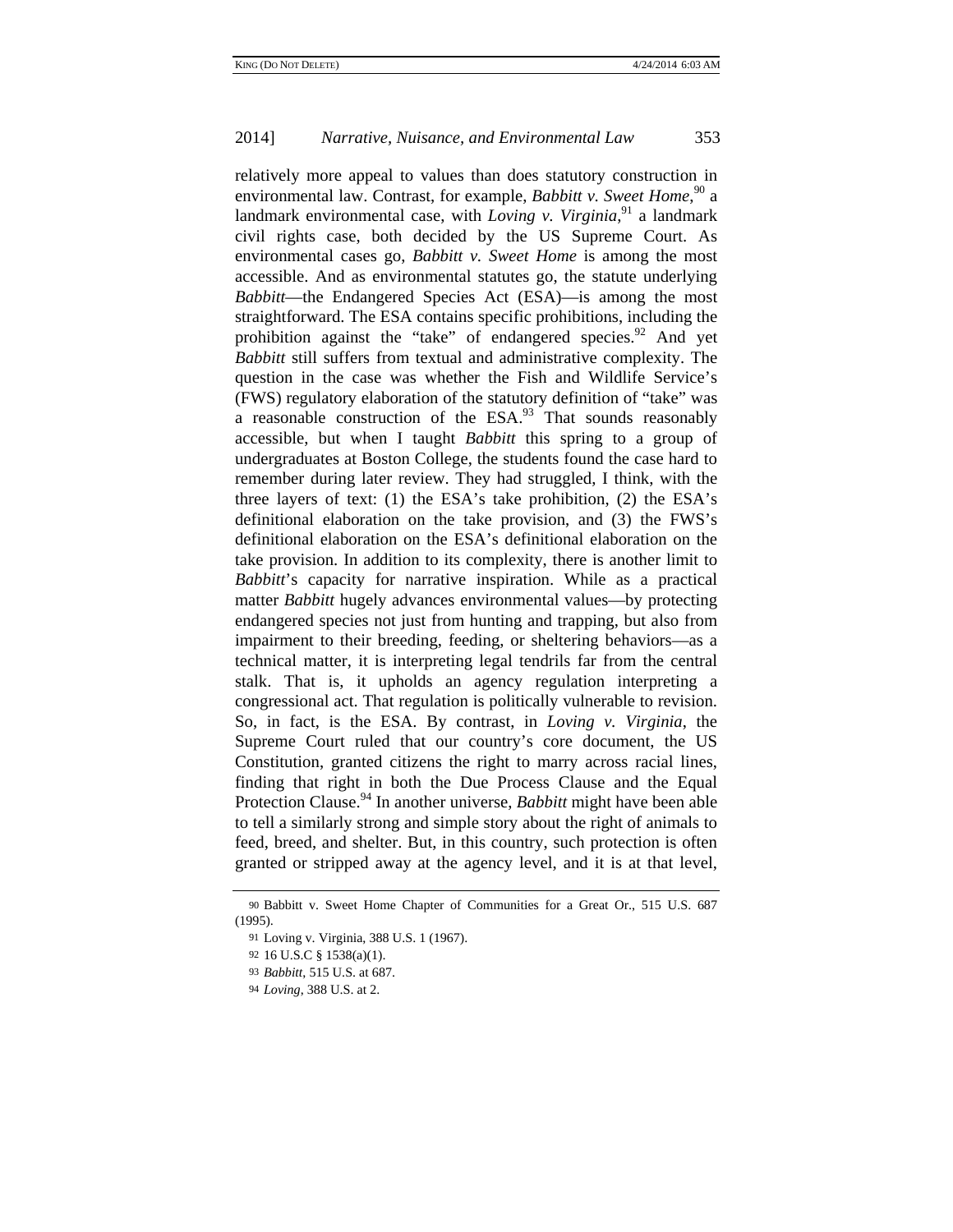over language interpreting language, that many environmental fights take place.

Vividness matters. It arguably makes a difference in the injunctive or monetary relief that plaintiffs are awarded, and it certainly makes a difference in what I have been calling narrative relief. As I have argued above, legal storytelling is a powerful tool for the affirmation by society of the story of someone who feels wronged. When the story is buried in complexity, that affirmation rings less loudly and provides less satisfaction. But nuisance, as it has been adapted to the climate change story, provides the vivid narrative opportunity that many litigants are seeking.

# **IV**

#### **NUISANCE**

In everyday language, a nuisance is an annoyance of almost any sort. It can be a bothersome circumstance that puts us out or frustrates us. Merriam Webster offers the sample sentence, "Folding up this map is such a nuisance. $^{95}$  It can be an animal that inconveniences us: mosquitoes that attack during an outdoor dinner, for example. A person who is a nuisance—a persistent caller, a nag, or someone who demands our unwilling attention—may be seen as lacking courtesy, as being selfish or boorish, or as having clueless bad manners. Nuisance in the general imagination buzzes at the low end of harmfulness; a frequent formulation is "it was just a nuisance," as in, "the virus was just a nuisance; it didn't make anyone seriously ill" or "the light snowfall was just a nuisance; it wasn't enough to cause people to stay home from work."

Legal nuisance is both alike and different. On the one hand, like nuisance in everyday language, legal nuisance is capacious, able to contain a wide range of annoyances—the actions of people and animals, the results of weather. Nuisance has for this reason been called a garbage can. $96$  After one's litigious imagination has

<sup>95</sup> *Nuisance*, MERRIAM-WEBSTER, http://www.merriam-webster.com/dictionary /nuisance (last visited Mar. 16, 2014).

<sup>96</sup> William L. Prosser, *Nuisance Without Fault*, 20 TEX. L. REV. 399, 410 (1942). However, not everyone would go so far. *See, e.g.*, Richard A. Epstein, *Nuisance Law: Corrective Justice and Its Utilitarian Constraints*, 8 J. LEGAL STUD. 49, 49 (1979) (arguing that it is possible to see nuisance law as internally coherent, "admittedly with some tugging and hauling"); Henry E. Smith, *Exclusion and Property Rules in the Law of Nuisance*, 90 VA. L. REV. 965, 970 (2004) ("[N]uisance [law] is not so much a mess or a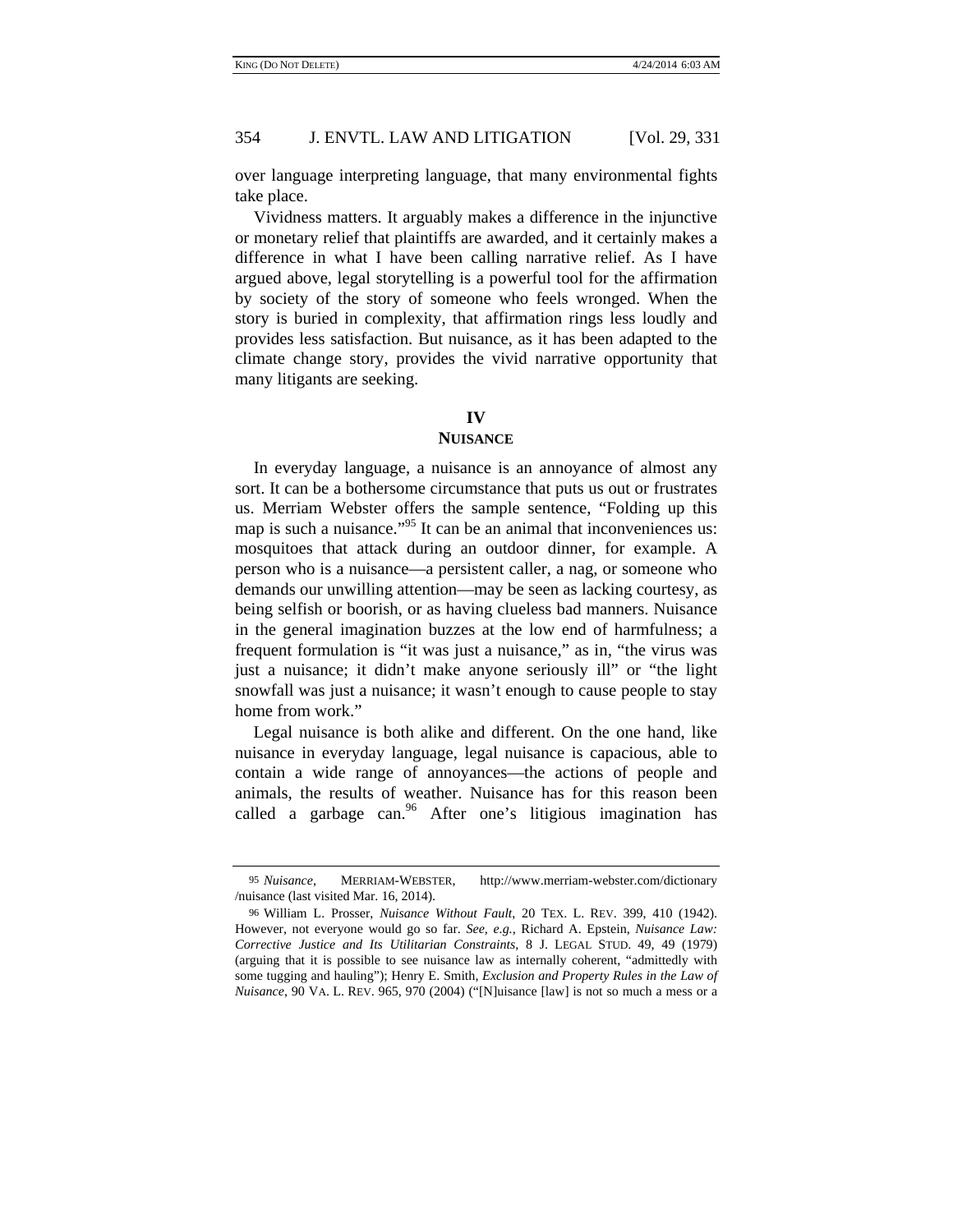exhausted all other possible crimes and torts, it acts as a miscellany category. If something bothers you while you are out in the community, and it is not a crime, the next piece of legal logic might be: is it a public nuisance? If something bothers you while you are at home, and it is not a trespass, you might ask: is it a private nuisance?

On the other hand, legal nuisance is different from everyday nuisance in two ways. First, it is a legal term with a defined meaning, with narrative contours, and with moral echoes derived from centuries of litigation strategy, judicial opinions, and commentators' summaries. Second, it is not necessarily a mere annoyance that never amounts to grave harm. Plaintiffs bringing a nuisance claim may have no other legal foothold, but their claim may still be seriously injurious. This is especially the case where the catchall of nuisance law serves as an entrance for problems that are so new that they have no established place in the law.

By comparing everyday nuisance with legal nuisance, I hope to shed light on environmentalists' use of nuisance law. As I will describe in more detail below, (1) nuisance allows litigators to tell a compelling story that has moral resonance with both the "bad neighbor" and the "bad citizen" stories of private and public nuisance and (2) nuisance is both accessible and pliable.

## *A. Private Nuisance: The Story of the Bad Neighbor*

*We keep the wall between us as we go. To each the boulders that have fallen to each.* 

 *. . .* 

*Oh, just another kind of outdoor game, One on a side. It comes to little more:* 

 *. . .* 

*He is all pine and I am apple orchard. My apple trees will never get across And eat the cones under his pines, I tell him. He only says, "Good fences make good neighbors."*<sup>97</sup>

– Robert Frost, *Mending Wall*

mystery as a hybrid between different methods of delineating rights, and that this hybrid reflects the information costs incurred in employing these strategies").

<sup>97</sup> Robert Frost, *Mending Wall*, *in* THE POETRY OF ROBERT FROST: THE COLLECTED POEMS, COMPLETE AND UNABRIDGED 33, 33 (Edward Connery Lathem ed., 1969).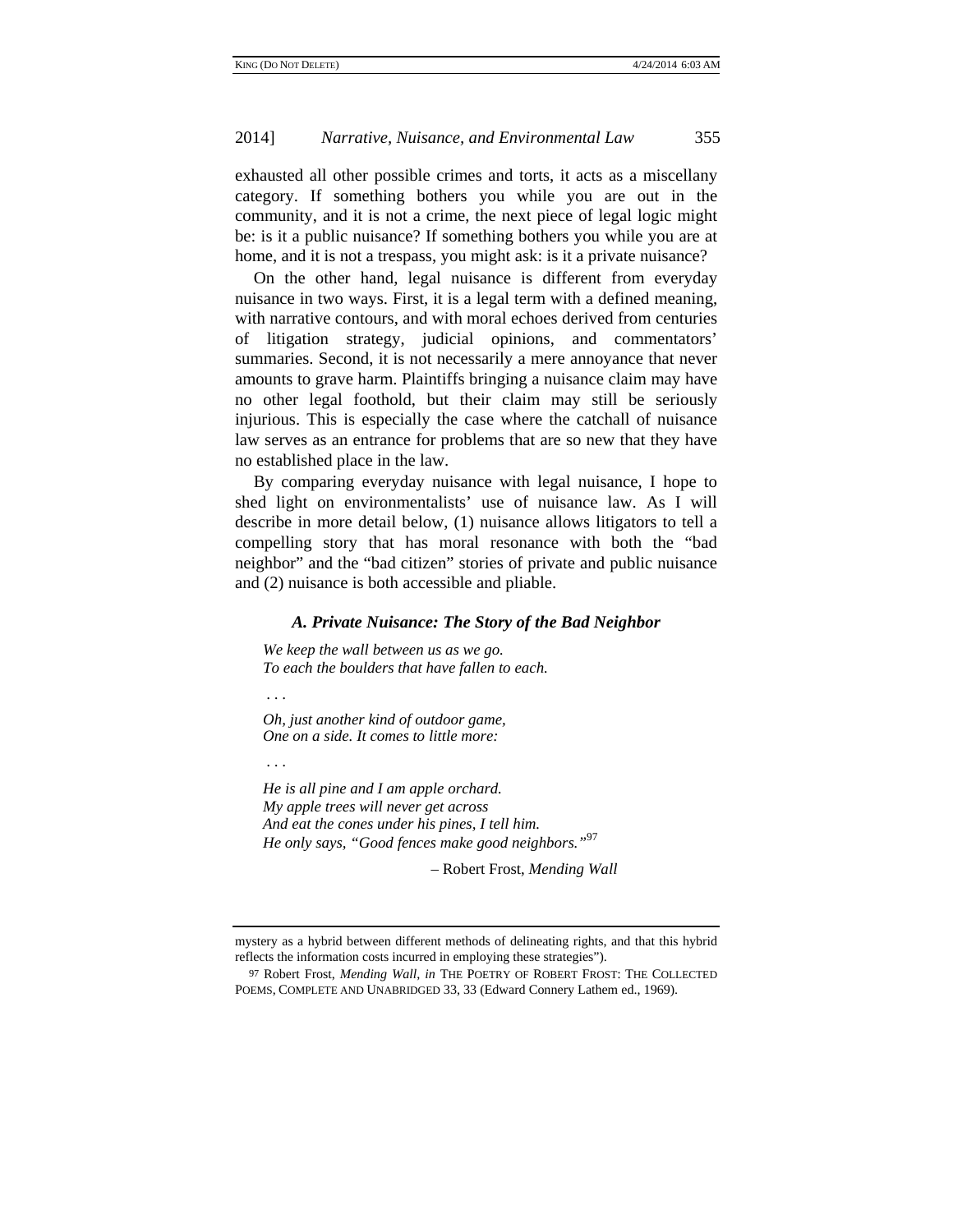Although private nuisance is a flexible tool that can accommodate a range of facts, it has long served as a script for the story of the bad neighbor. Its oft-quoted principle in the common law is *sic utere tuo ut alienum non laedas*: "use your property in such a way as not to injure another's." Meanwhile, the Restatement defines nuisance as an unreasonable interference with another's use and enjoyment of his property.98 Although the *sic utere* doctrine and the Restatement do not demand that a nuisance claim proceed between neighbors, in practice they invite that framework. That is, in practice, private nuisance claims arise between neighbors because, although next door lands are distinct (fenced, say) they also cannot help but be connected: "Land is not the sort of property over which dominion can be exercised in disregard of the fact that land is situated in a particular place, and thus is by nature bound to the property of others."<sup>99</sup>

Thus, private nuisance has long served as a legal tool for addressing conflicts arising from the land use of next door or adjoining landowners. Private nuisance cases have involved, for instance, a livery stable sixty-five feet from a hotel, $100$  a piggery in the vicinity of houses,  $^{101}$  a wrecking yard near several houses, a tavern, a picnic ground, and a greenhouse, $102$  a dumping ground for brewing waste adjacent to houses,<sup>103</sup> a baseball field close to a two-story house owned by four sisters,  $104$  and a switching yard kitty-corner to a "wellkept dwelling."<sup>105</sup>

Frost's *Mending Wall* provides a vivid anchor for these sorts of neighborly nuisance narratives: there, the neighbors feel a kind of physical kinship through the land as they walk the wall between them, "one on a side," replacing fallen boulders to mend their boundary. Trespass is one possible neighborly wrong—unlikely in his situation, Frost jokes, "My apple trees will never get across/And eat the cones under his pines." Nuisance is another. The difference, as Henry Smith has articulated it, is that trespass implements more of an exclusion

<sup>98</sup> RESTATEMENT (SECOND) OF TORTS § 822 (1979).

<sup>99</sup> J.E. Penner, *Nuisance and the Character of the Neighbourhood*, 5 J. ENVTL. L. 1, 5 (1993).

<sup>100</sup> Coker v. Birge, 9 Ga. 425 (1851).

<sup>101</sup> Trowbridge v. City of Lansing, 212 N.W. 73 (1927).

<sup>102</sup> Sohns v. Jensen, 105 N.W.2d 818 (1960).

<sup>103</sup> Kamke v. Clark, 67 N.W. 2d 841 (1955).

<sup>104</sup> Neiman v. Common Sch. Dist. No. 95, Butler Cnty., 232 P.2d 422 (1951).

<sup>105</sup> DeNucci v. Pezza, 329 A.2d 807 (1974).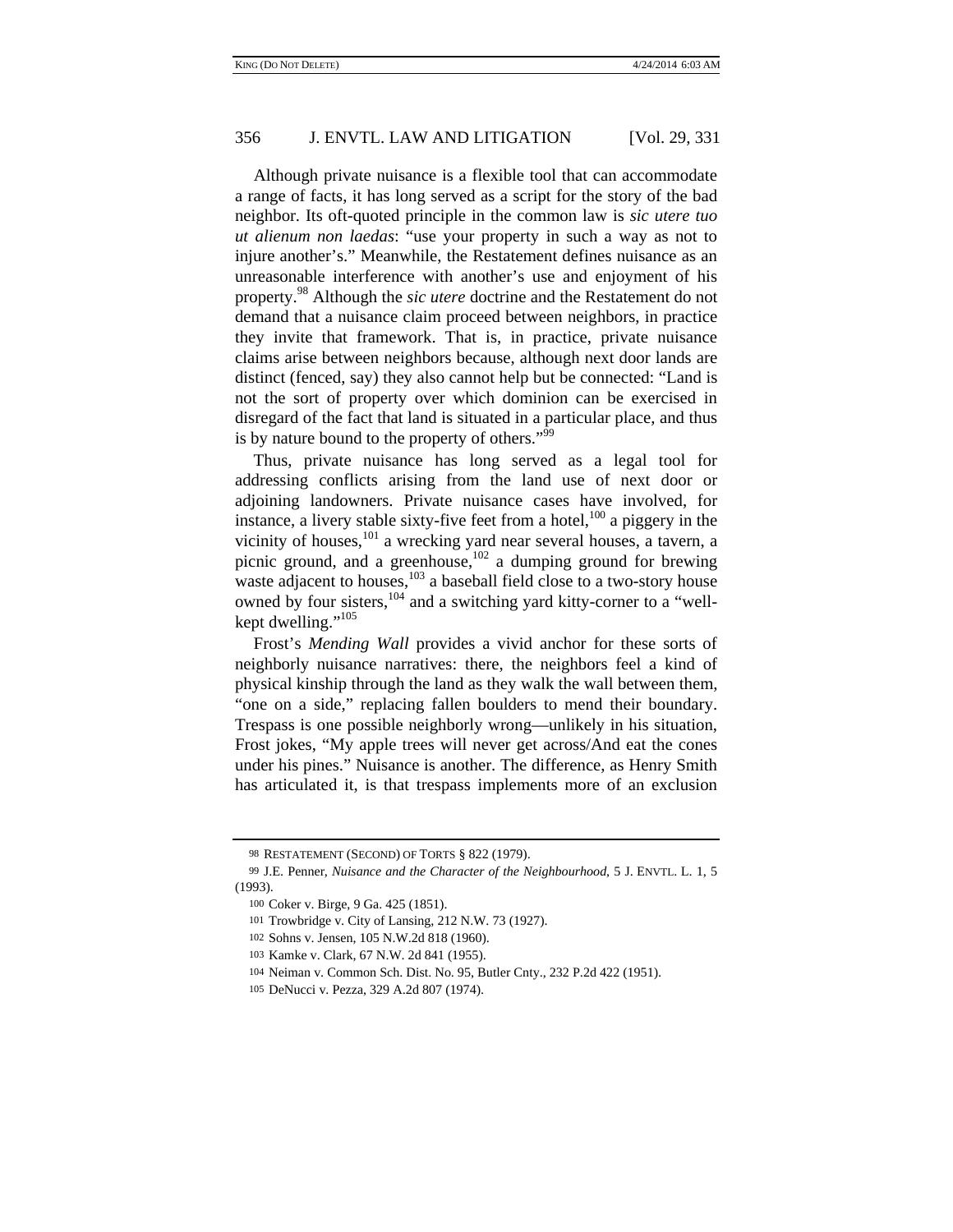strategy, while nuisance implements more of a governance strategy.<sup>106</sup> Although trespass is a tort, it proceeds from a property-like basis: it grants a landowner the right to exclude others from and to forbid any physical invasion of his land, whether his exclusions are reasonable or not. By contrast, nuisance requires the fact finder to evaluate the reasonableness of uses, as for example by reference to the character of the neighborhood or the utility of the activity. A nuisance may not involve physical invasions or may involve only subtle physical invasions: Frost might create a nuisance by opening his orchards to noisy, public apple-picking parties or his neighbor might create a nuisance by failing to heal a pine canker that infects Frost's trees. Thus, although the *sic utere* and Restatement standards taken at face value do not require it, nuisance tends to be used to complain of the interfering—albeit nontrespassory—activities of the next-door (or kitty-corner or nearby) landowner—in short, to tell the story of the bad neighbor.

## *B. Public Nuisance: The Story of the Bad Citizen*

If private nuisance is the legal genre (along with its cousin trespass) for the story of the bad neighbor, public nuisance is the legal genre (along with its cousin criminal law) for the story of the bad citizen. Specifically, the public nuisance script involves an affront to the community's health, welfare, or convenience posed by an action performed by a member of the community; in response to the affront, the government exercises its police power to defend the large group from the individual transgressor. Both historical and modern texts describe public nuisance as involving a threat to the common good or the general public.<sup>107</sup> In short, public nuisance asks whether there has been an unreasonable interference with public rights.

One difference between private and public nuisance is that of scale. As an 1883 Wisconsin Supreme Court case put it, a nuisance is private if it is carried on in "*a place where it greatly incommodes an* 

<sup>106</sup> Smith, *supra* note 96, at 978–79.

<sup>107</sup> *Compare* WILLIAM HAWKINS, A TREATISE OF THE PLEAS OF THE CROWN 197 (1716) ("[A public nuisance is] "an Offence against the Publick, either by doing a Thing which tends to the Annoyance of all the King's Subjects, or by neglecting to do a Thing which the common Good requires.") *with* William L. Prosser, *Private Action for Public Nuisance*, 52 VA. L. REV. 997, 1000 (1966) ("[Public nuisance] comprehends a very miscellaneous and diversified group of petty offenses, all based on some interference with the interests of the community, or disruption of the comfort or convenience of the general public.").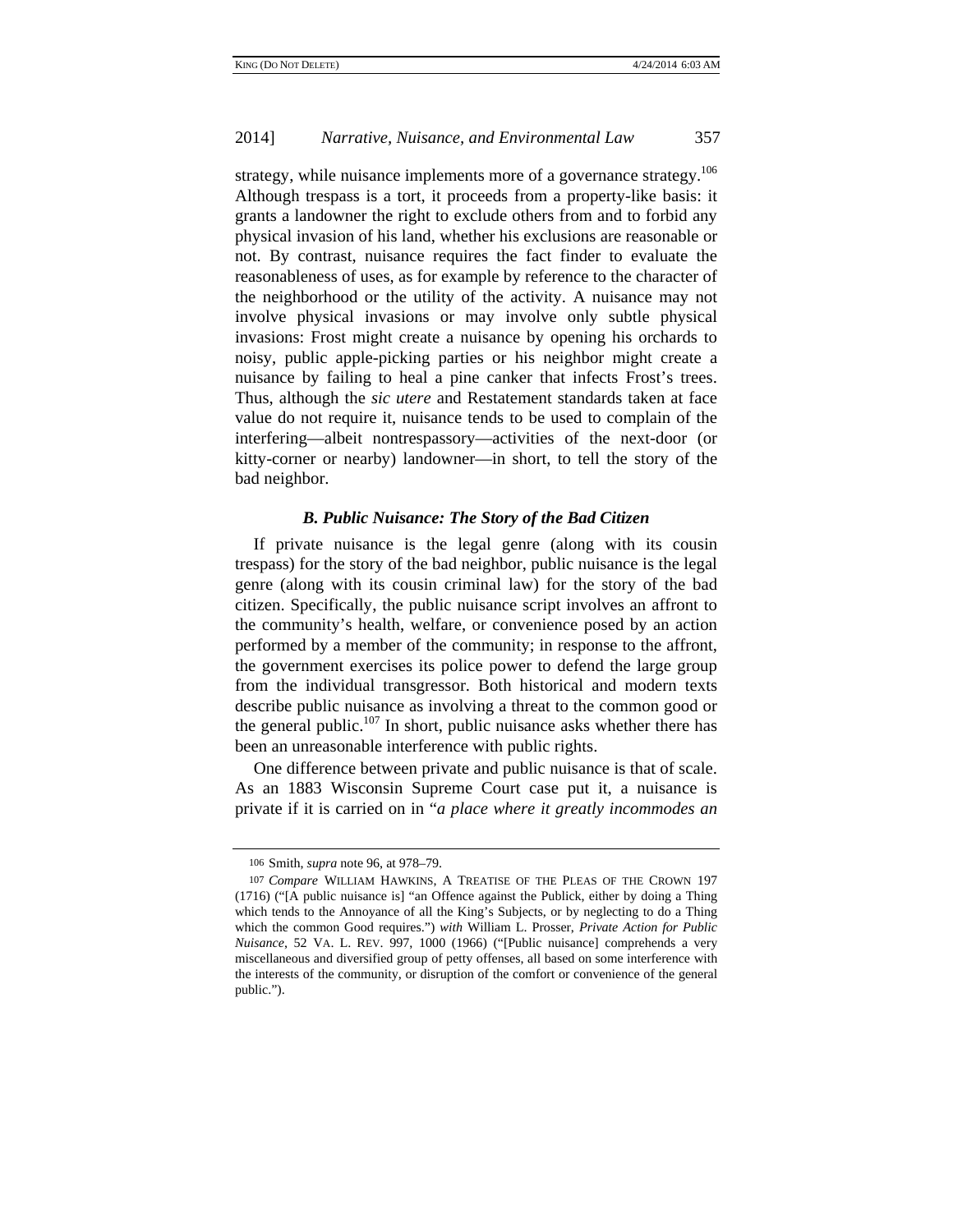*individual*," while a nuisance is public if it is carried on in "a place where it greatly incommodes a multitude of persons."<sup>108</sup> Thematically, private nuisance generally involves contests between two similarly-situated entities while public nuisance involves an individual pitted against the multitudes: it is a kind of outcast or black sheep doctrine. Thus, a public nuisance may be an obstacle that obstructs public access, or it may be a malarial pond or diseased herd of animals that threatens public health.<sup>109</sup>

#### *C. Public Nuisance Suits for Climate Change Harms*

Environmental litigators bringing suits for climate change have emphasized public nuisance claims over private nuisance claims.<sup>110</sup> This is perhaps because public nuisance has traditionally been used in larger settings—on a citywide rather than a neighbor-to-neighbor scale. Moreover, the public nuisance story fits. The polluter is framed as a bad global citizen, fouling a planetary commons;<sup>111</sup> the litigators in effect are saying *you are breaking the uncodified reasonableness rules of our shared community*. On the other hand, the litigators in these suits have also zoomed in to tell the story of two landowners, with A's activity unreasonably interfering with B's reasonable use or enjoyment of his land. For example, *Comer* and *Kivalina* were both framed as a battle between two property owners, with one landowner's belching of GHGs breeding weather that destroys the land of the other.<sup>112</sup> Thus, the litigators are also telling the private

111 *See* Kivalina Complaint at 252 (claiming that defendants know or should know their actions contribute to global warming and to the "general public injuries such heating will cause"); Comer Complaint at 30 (claiming that defendants' willful actions have caused demonstrable changes to the Earth's climate).

<sup>108</sup> Pennoyer v. Allen, 56 Wis. 502, 14 N.W. 609, 612 (1883) (emphasis in original). 109 *See* RESTATEMENT (SECOND) OF TORTS § 821B cmt. b (1979).

<sup>110</sup> *See* Complaint for Damages Demand for Jury Trial at 249–67, Native Vill. of Kivalina v. ExxonMobil Corp., 663 F. Supp. 2d 863 (N.D. Cal. 2009), *aff'd*, 696 F.3d 849 (9th Cir. 2012) (No. C 08-1138 SBA), 2008 WL 594713 ["Kivalina Complaint"] (bringing private nuisance claims in the alternative to public nuisance claims); Third Amended Class Action Complaint at 30, Comer v. Murphy Oil USA, No. 1:05-CV-00436-LTS-RHW (S.D. Miss. Apr. 19, 2006), *rev'd* 585 F.3d 855 (5th Cir. 2009), *appeal dismissed*, 607 F.3d 1049 (5th Cir. 2010), 2006 WL 1474089 ["Comer Complaint"] (framing the injury as one to the public, and positioning plaintiffs as members of the injured public).

<sup>112</sup> *See* Kivalina Complaint at (describing how defendants' GHG emissions cause "melting of Arctic sea ice that formerly protected the village from winter storms," leading to a "massive erosion problem" in Kivalina); Comer Complaint at 28 (describing how plaintiffs' use of their property to "mine, drill, manufacture, release, vent, and/or combust substances" causes destruction to plaintiffs' property via subsumption of land, hurricanes, and saltwater intrusion).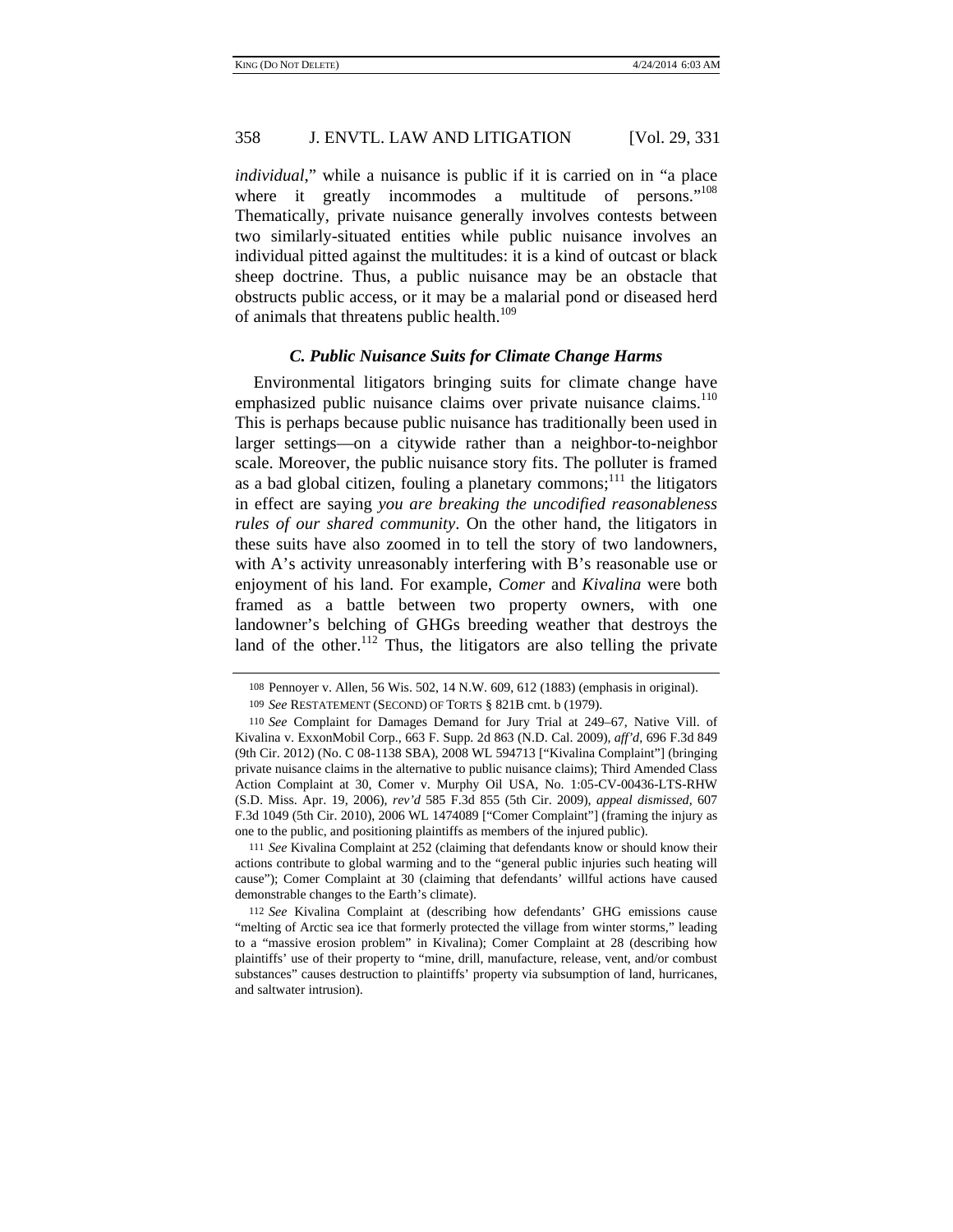nuisance story that *your use of your property unreasonably interferes with my use of my property*.

Although harms for climate change do not snugly fit either the bad neighbor story of private nuisance or the bad citizen story of public nuisance, they draw moral resonance from analogy to both doctrines. In effect, environmental litigators have taken advantage of the flexibility of the nuisance doctrine to create something new: a hybrid nuisance doctrine that calls itself public nuisance, but is something else altogether—perhaps a maxi-version of public nuisance with inflections of private nuisance. In the process of remodeling and combining the private and public nuisance scripts, environmental litigators are performing the kind of psychological ordering ritual that we as a society need in order to make sense of the crisis of climate change.

# **V**

# **THE CONVENTIONAL FAILURE OF PUBLIC NUISANCE SUITS FOR CLIMATE CHANGE HARMS—AND THEIR UNCONVENTIONAL SUCCESS**

Climate change nuisance litigation has nearly met its demise. The first blow was dealt by the US Supreme Court in *American Electric Power Co. v. Connecticut*, which blocks nuisance claims when brought in federal court against electric power plants for the emission of GHGs. <sup>113</sup> The Court reasoned that the Clean Air Act and the EPA's action (current and planned) to control GHGs under that statute displaced common law nuisance remedies.<sup>114</sup>

*AEP v. Connecticut* left open two questions: (1) whether nuisance claims for climate change harms may be brought for damages, rather than for the injunctive relief that the plaintiffs sought in *AEP*, and (2) whether nuisance claims for climate change harms may be brought in state court. The two cases relevant to these questions are *Comer* and *Kivalina*. In *Comer*, as described previously, landowners brought nuisance, trespass, and negligence claims against emitters of GHGs for property damage caused by Hurricane Katrina. In contrast to *AEP*, the plaintiffs in *Comer* brought state rather than federal claims and sought damages rather than an injunction. But as in *AEP*, the court

<sup>113</sup> Am. Elec. Power, Inc. v. Connecticut, 131 S. Ct. 2527, 2537 (2011).

<sup>114</sup> *Id.*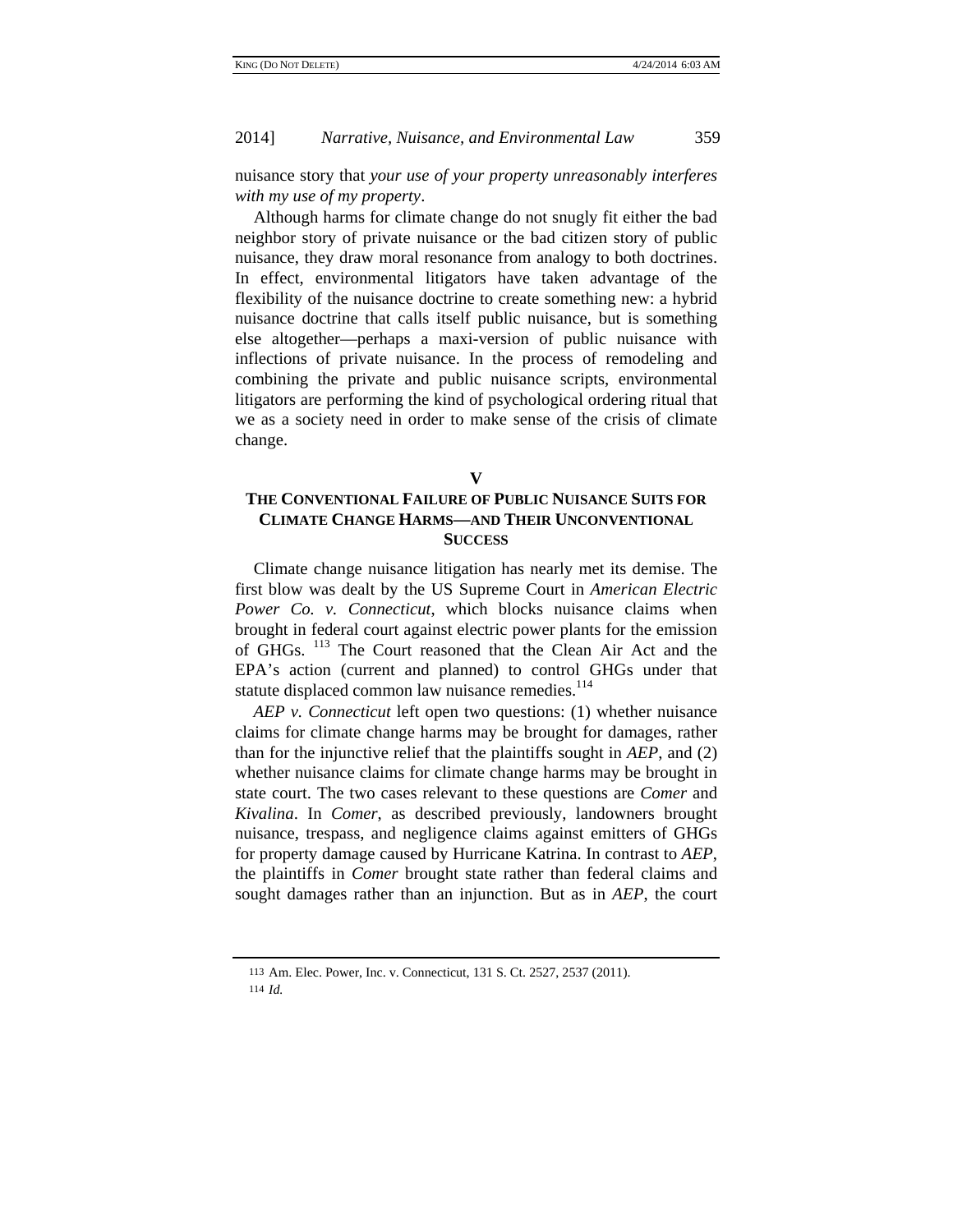found that plaintiffs' suit was displaced by the CAA.<sup>115</sup> However, the preemption finding is dicta because the suit was dismissed on procedural grounds.<sup>116</sup>

*Kivalina*, as described previously, involved the gradual destruction of a Inupiat Eskimo village by storms and shore erosion, which forced the approximately four hundred residents of Kivalina to relocate. The Kivalina villagers sued twenty-two oil, energy, and utility companies for damages, claiming that the defendants' emissions had melted sea ice that had previously protected their shores. The Ninth Circuit found that the villagers' claim for damages was displaced, but left open the possibility of state nuisance claims.<sup>117</sup> Thus, the use of nuisance litigation to fight climate change nuisance litigation has been largely squelched, with some residual possibility of state common law claims.<sup>118</sup>

The use of nuisance claims in climate change suits has been widely criticized, even beyond its inability to move courts.<sup>119</sup> First, it has been criticized on unfairness grounds.<sup>120</sup> It is seemingly unfair to pin the responsibility for climate change on companies whose share of the damage is fractional. The amount of GHG that has been added to the troposphere over the past centuries dwarfs the amount of GHG that has been added by any single company over the past decade. Even conglomerates are only responsible for some small part of the climate change chaos and, accordingly, for only some small part of the damage to particular lands such as Kivalina. It is also unfair to attach responsibility for climate change to companies who may be ignorant of their climate impacts. This is especially the case because climate change is only just beginning to become visible on the landscape. Finally, pinning responsibility on companies is especially difficult not only empirically but also intuitively: making the leap between *this* hurricane and the venting of *this* oil field strains a sense of fairness.

Moreover, judges granting relief to nuisance challengers are arguably not helping to solve climate change. This is because judges

<sup>115</sup> Comer v. Murphy Oil USA, 839 F.Supp.2d 849, 865 (S.D.Miss. 2012), *aff'd* Comer v. Murphy Oil USA, 718 F.3d 460, 469 (5th Cir. 2013).

<sup>116</sup> Id. at 855–57.

<sup>117</sup> Native Village of Kivalina v. ExxonMobil Corp., 696 F.3d 849, 866 (9th Cir. 2012)

<sup>118</sup> State nuisance statutes are an additional source of climate change nuisance claims.

<sup>119</sup> *See, e.g.*, James W. Shelson, *The Misuse of Public Nuisance Law to Address Climate Change*, 78 DEF. COUNS. J. 195 (2011); Victor E. Schwartz et al., *Why Trial Courts Have Been Quick to Cool "Global Warming" Suits*, 77 TENN. L. REV. 803 (2010).

<sup>120</sup> *See, e.g.*, Schwartz et al., *supra* note 113, at 835–42.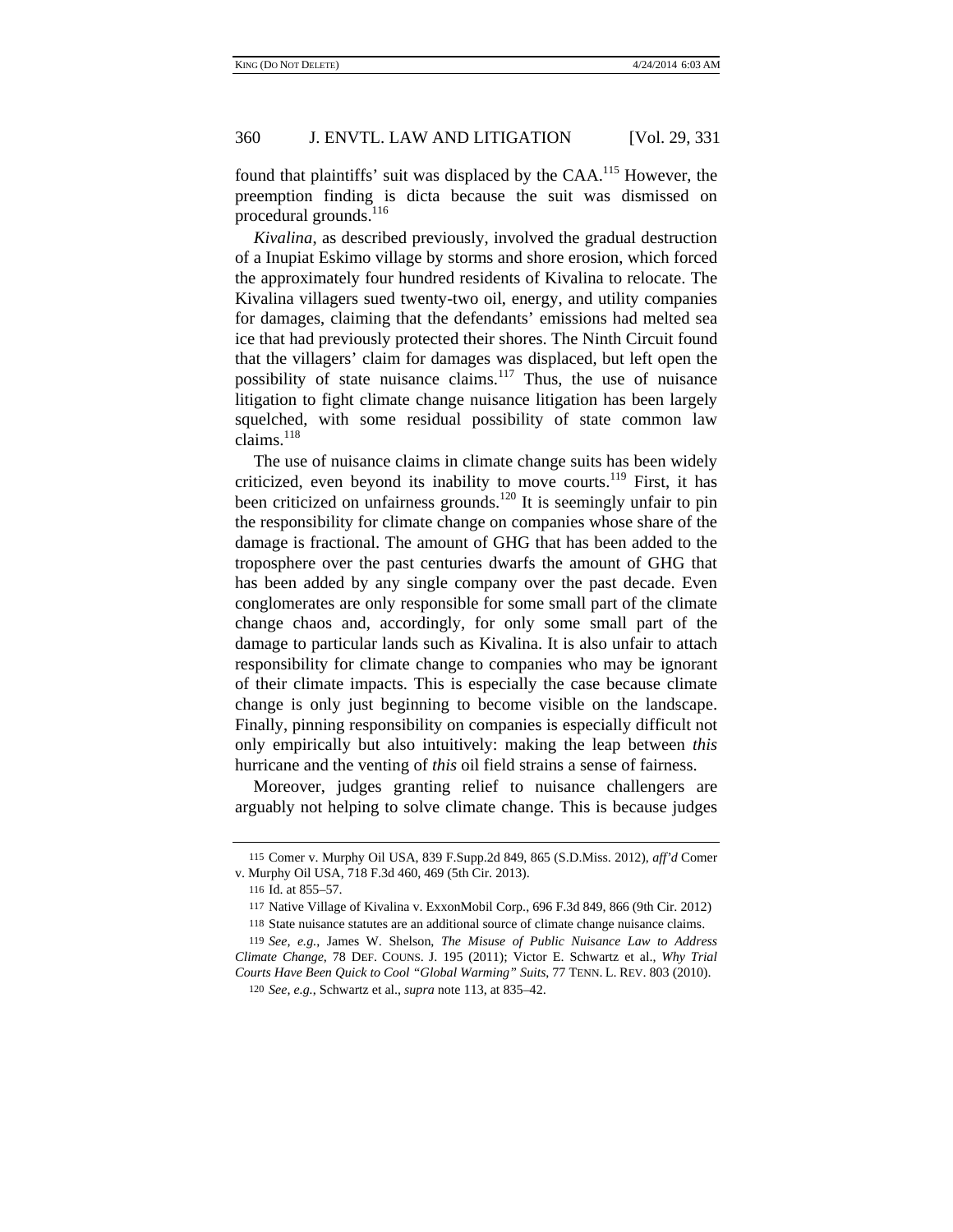facing climate change suits are institutionally handicapped.<sup>121</sup> First, legal doctrines such as standards of causation and culpability, burdens of proof, and sharing of liability were designed to deal with private risks and are too stringent to appropriately deal with public risks. $^{122}$ Second, courts do not have the legislature's luxury of a systematic overview (for example, facing a series of shoplifting cases, a court cannot see or address the broader problem of urban poverty). Third, legislatures are able to elicit more and better information than courts because they are free to range widely beyond what the litigants present to them.

Climate change nuisance suits may have failed, ultimately, in the courts. Moreover, the nuisance doctrine may be neither a fair nor a straightforwardly effective tool for redressing climate change harms. Nevertheless, I would argue that climate change nuisance suits were a success. First, they *did* have some conventional success. That is, although federal nuisance claims were ultimately squelched by the Supreme Court in *AEP v. Connecticut*, environmental litigants' arguments did not entirely fall on deaf ears; they did earn legal recognition, such as in Second Circuit Judge Peter Hall's nearly one hundred-page opinion in *Connecticut v.*  $AEP<sup>123</sup>$  ruling that plaintiffs properly alleged a public nuisance claim.

Another possibility—perhaps deserving of further exploration elsewhere—is that environmental litigants have made public nuisance more available as a script for other current or imminent environmental threats that involve human responsibility for vast natural forces such as weather, wildlife, and disease. These are kinds of harm that do not fit seamlessly into the traditional private nuisance or public nuisance scripts, but that are enriched through analogy to those narratives. In the context of climate change, the nuisance script has both expanded public nuisance and co-opted the story of private nuisance in order to tell the story of human alteration of the weather, a very striking example of human puppeteering. By pushing the envelope in the climate context, environmental litigators have paved the way for other stories of human harm via vast and uncontrolled environmental agents. Such stories can be used against environmental values as they were (unsuccessfully) in recent litigation brought by cattle ranchers

<sup>121</sup> *See* Clayton P. Gillette & James E. Krier, *Risk, Courts, and Agencies*, 138 U. PA. L. REV. 1027 (1990).

<sup>122</sup> *Id.* at 1029.

<sup>123</sup> 582 F.3d 309 (2d Cir. 2009).